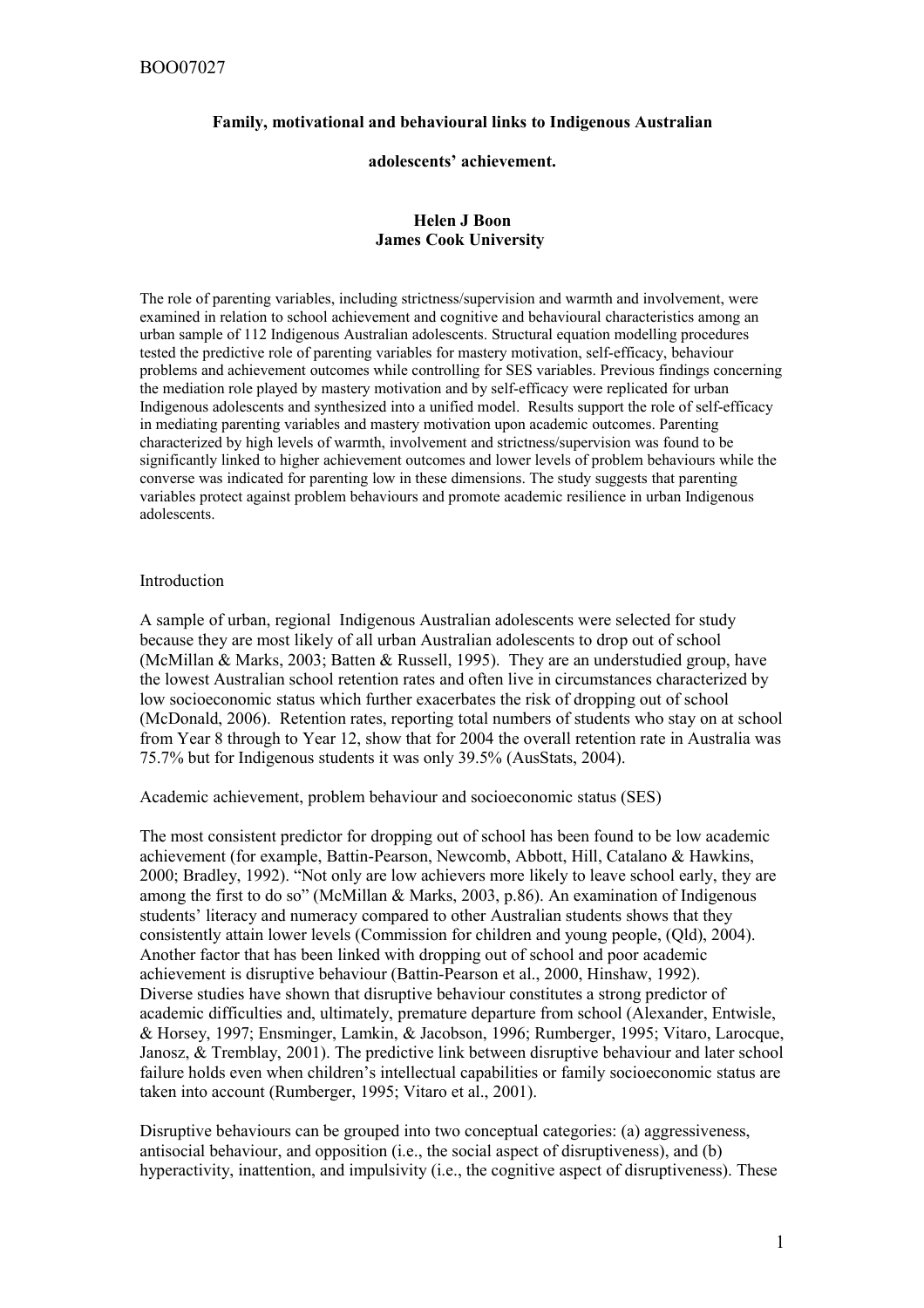behaviours often lead to suspensions and, for repeat offenders, to expulsions. The link between disruptive behaviour problems and dropping out of school may thus be driven either by the cognitive or the social component of disruptive behaviours, or by both, in an additive or interactive mode (O'Neil, Welsh, Parke, Wang, & Strand, 1997; Vitaro et al., 2001; Woodward & Fergusson, 2000).

Disruptive behaviour and low academic achievement have both been repeatedly linked with lower socioeconomic (SES) contexts (e.g., Casanova, Cruz Garcia-Linares, de la Torre, & de la Villa Caprio, 2005; Jimerson, Egeland, Sroufe, & Carlson, 2000; Duncan, Brooks-Gunn, & Klebanov,1994; McLoyd, 1998). Poverty has often been cited as a predictor of academic risk (e.g., Friedman & Chase-Landsdale, 2002, Duncan & Brooks-Gunn, 1997). Indigenous families in Australia represent some of the most disadvantaged in the country. For example, in 1996, 70% of the non-Indigenous Australian population owned or were purchasing their own home, compared with only 26% of Indigenous families, while three times as many (13%) urban Indigenous households lacked enough bedrooms to meet their needs, compared to other Australian households (Commission for children and young people,(Qld), 2004).

Not only does low SES directly predict academic failure and early dropout (Newcomb et al., 2002; Jimerson et al., 2000), the economic stress created by low SES disrupts effective socialization by parents, decreasing involved parenting, increasing negative and conflicted family interactions, and constraining parents' ability to provide cognitively stimulating home environments (Conger *et al.*, 1993; Eamon, 2002; Guo and Harris, 2000; Gutman and Eccles, 1999). Families of low SES show different patterns of parent-child interaction when compared to families of high SES (Chen & Berdan, 2006) and are more likely to be authoritarian than other families (McLoyd, 1990). Brody and Flor (1998) contended that the physical constraints and dangers that are sometimes associated with poverty lead parents of lower SES to be more authoritarian with their children in an effort to protect them from harm.

Physical danger may not be the only factor associated with poverty that has the potential to influence parenting. Jackson, Brooks-Gunn, Huang, and Glassman (2000) reported that financial strain increases the risk of depression, which in turn undermines the quality of parenting. Similarly, McLoyd (1990) argued that poverty increases the probability of parents' psychological distress, which in turn affects parenting behaviour. These findings were supported by longitudinal research showing that negative parent-adolescent relationships mediate the effects of financial strain upon adolescent academic achievement for both European and African American families (Gutman & Eccles, 1999). The extent to which this might apply to Australian Indigenous families has not been fully explored.

Many Indigenous children are exposed to other kinds of developmental risks in addition to poverty. Within the home, those risks include being born to teenage mothers, being reared in families speaking English as a second or third language and living in single-mother or extended family households. Evidence of stress upon Indigenous families may be indicated by the increases seen in foster care arrangements for Indigenous children with the national rate doubling between 1998 and 2003, showing Indigenous children placed in care rose from 2500 to 5000 (Spence, 2004). Outside the home risks include residing in disadvantaged neighborhoods characterized by low social support and high crime (Commission for children and young people,(Qld), 2004).

## Parenting

Living in low SES settings predicts lower school success. Nevertheless, there are students who are resilient and succeed academically despite living in single-parent families with low incomes and, conversely, high SES homes do not guarantee successful academic trajectories for their children (Jacobs  $&$  Harvey 2005). Empirical work suggests that parenting is highly instrumental in either promoting healthy adjustment or behaviour problems in children.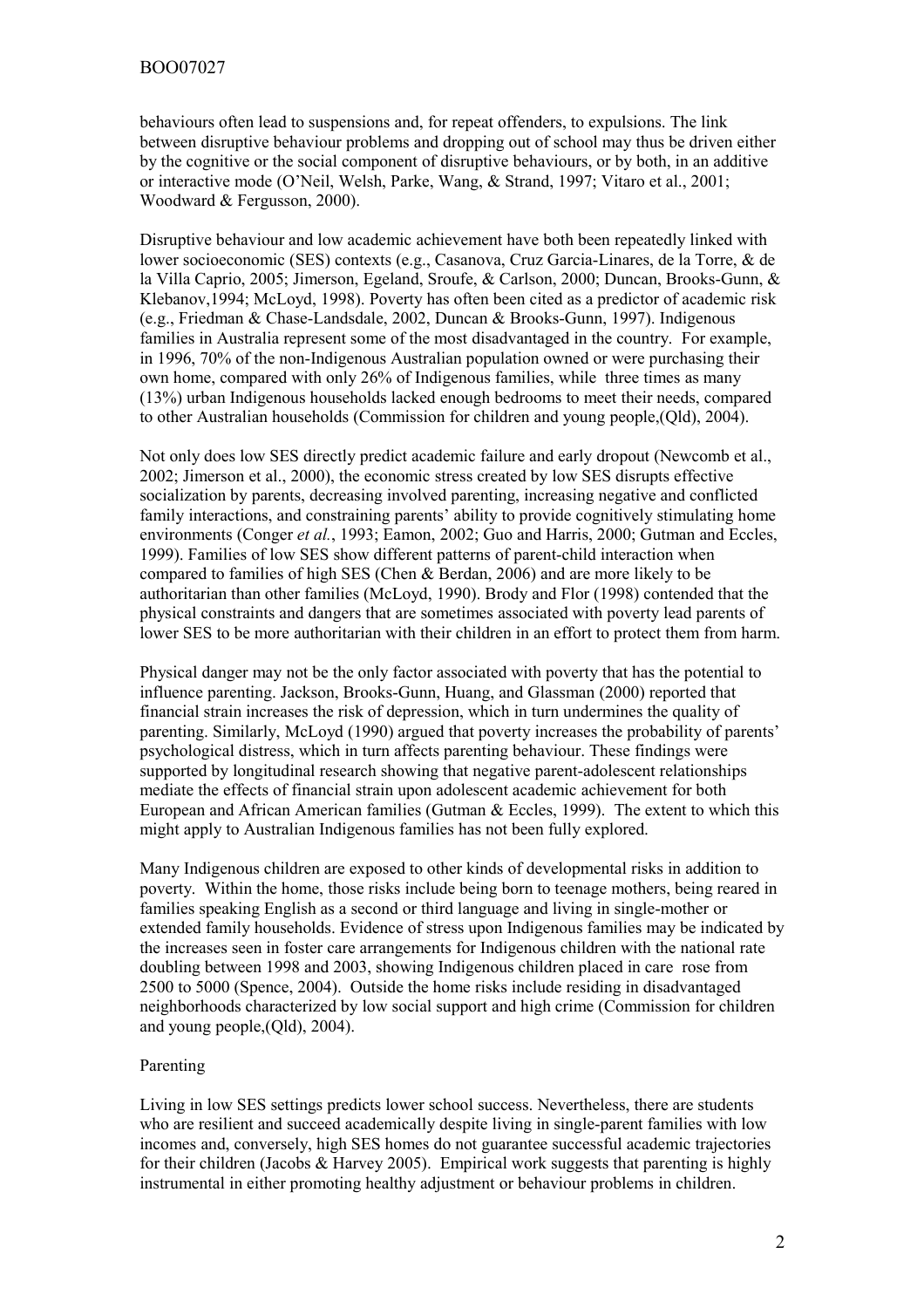Christenson, Hurley, Sheridan and Fenstermacher (1997) assert that variables related to parental attitudes and behaviour are more important than SES in predicting academic achievement. In regard to Australian Indigenous outcomes, parenting factors appear to play important roles. McInerney (1989) reported that Indigenous parents cited poor parenting, apathy at home, poor parental encouragement, bad home life and little parental understanding of the value of school as causes of Indigenous children's low school success and high dropout rates. In later research, McInerney (1991) found that urban Indigenous adolescents were more influenced by parental factors in their decision to pursue their studies than non-Indigenous adolescents. Moreover, parental factors discriminated between those Indigenous students who stayed on at schools and those who dropped out. Supporting McInerney's claims, Day (1994) found that Aboriginal students' retention and academic success are closely related to the support and encouragement they receive from their families.

Parenting behaviours affect both the academic and psychosocial development of children (Eamon, 2005; Steinberg, Lamborn, Darling, Mounts, & Dornbusch, 1994). Studies over several decades have shown that parenting characterized by high levels of parental warmth, involvement and monitoring and supervision, labelled authoritative parenting (Baumrind, 1971), is associated with positive psychological and academic competence of offspring whereas authoritarian parenting, involving high levels of monitoring and supervision but low levels of warmth and involvement, and neglectful parenting, low in all dimensions of parenting, are associated with negative outcomes in these domains (Maccoby & Martin, 1983; Steinberg, Mounts, Lamborn, & Dornbusch, 1991). Steinberg et al. (1994) provided evidence implicating neglectful parenting in adolescent delinquency, poor academic performance, and reduced orientation to school. Similarly, neglect has been shown to be an important contributor to school disciplinary difficulties, especially in the junior high school years (e.g., Eckenrode et al., 1993; Kendall-Tackett and Eckenrode, 1996).

Given that parenting exerts strong socializing influences upon children and adolescents it is reasonable to expect that parenting behaviour will influence their development of cognitive and social agency, in other words, their perceived self-efficacy. Both early and more recent research has validated this notion (Baumrind, 1971; Purdie, Carroll & Roche, 2004).

## Self-efficacy

According to social cognitive theory, the development of self-efficacy is related to independent personal, environmental, and behavioural factors acting in concert (Bandura, 1986). Judgment of one's efficacy has been shown to exert a strong influence over development and adaptation by shaping goals and the level of motivation in both social and academic contexts. Research in Australia has demonstrated a strong path from parenting behaviours to both academic and non-academic self-efficacy in adolescents (Purdie, Carroll & Roche, 2004). The contribution of self-efficacy is verified in numerous experiments in which it has been shown to facilitate academic engagement and pursuits (Bandura & Locke, 2003). Adolescents who doubt their self efficacy are more likely to lower their academic goals, are more prone to feelings of futility and depression and are more likely to engage in antisocial and problem behaviours (Bandura, 1996).

The causal influence of self-efficacy upon academic performance has been repeatedly demonstrated in experimental studies showing that increases in self-efficacy were accompanied by increases in performance (e.g., Schunk, 1982a, 1982b, 1983a, 1983b, 1984a, 1984b, 1984c; Schunk & Swartz, 1993) even when general mental ability was controlled (Pajares & Kranzler, 1995). Self-efficacy is significantly correlated across school subject areas (Borg, 2001), is thought to be enhanced by a child's mastery experiences and has been found to be related to a mastery motivation (Pajares, 2002; Borg, 2001). Moreover, in 2005 Bouffard, Bouchard, Goulet, Denoncourt, and Couture showed that, in college students, selfefficacy mediates mastery motivation to achievement outcomes.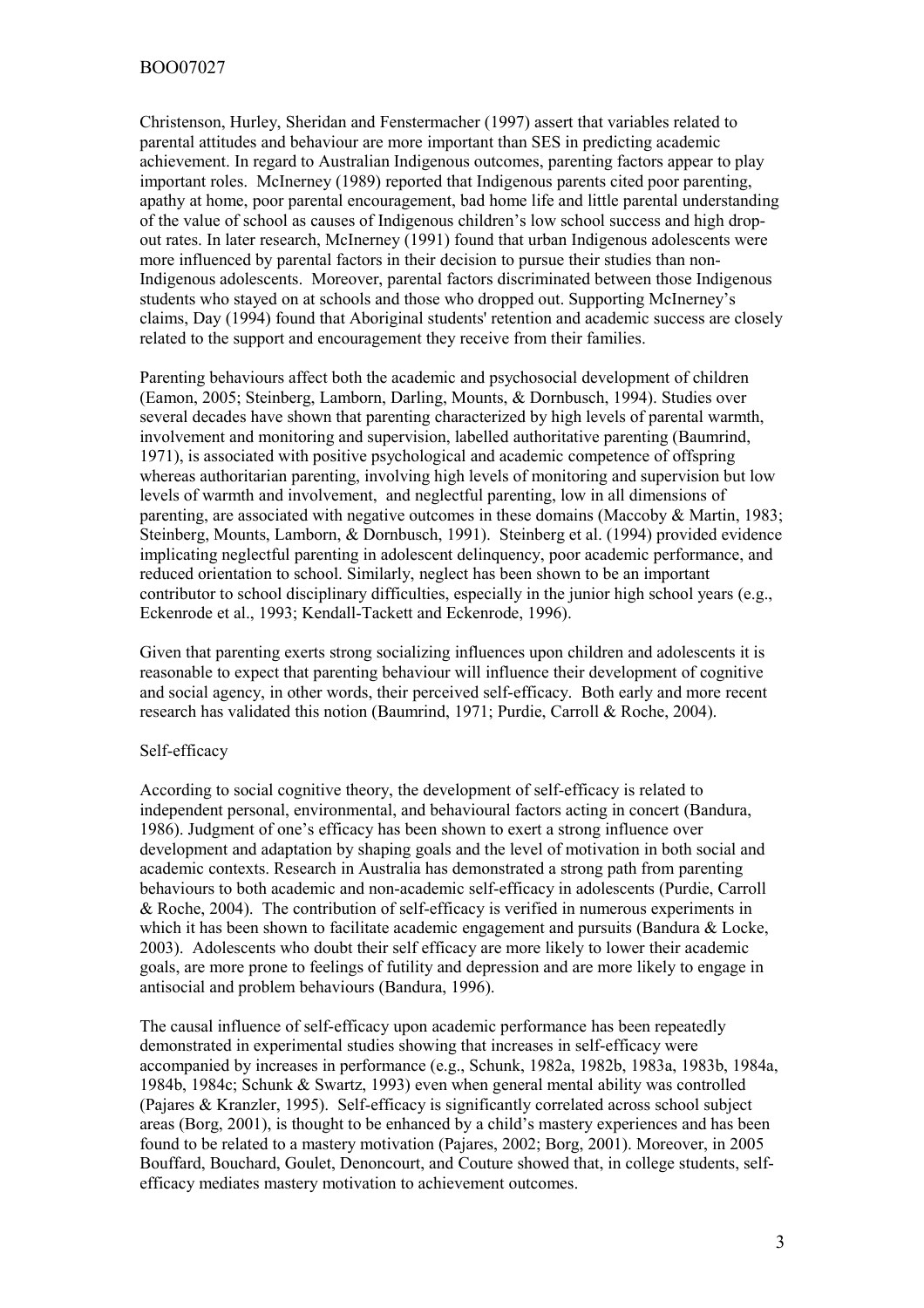## Mastery motivation

Mastery motivation orients the student toward learning and understanding, developing new skills, and a focus on self-improvement using self-referenced standards. Mastery motivation has generally been associated with a host of positive cognitive, affective, and behavioural outcomes (Pintrich, 2003). Several investigators and theorists have argued that parenting behaviours and parent–child relationships have a significant effect on children's mastery goal motivation (e.g., Baumrind, 1971; Deci & Ryan, 1985; Steinberg et al.,1994). Baumrind (1971) reported that when parents challenge their children to meet age-appropriate demands and support their efforts with warmth and nurture, their children have opportunities to succeed and to learn to cope with failure. These experiences may lead to the development of positive perceptions of control and mastery motivation. A path from parenting practices to children's perceptions of control and mastery motivation was established by Kelley, Brownell, and Campbell (2000) and later an association between parenting and mastery motivation was demonstrated in African American children (Turner & Johnson, 2003). Their research supports the contention that motivational patterns develop as a function of family variables and have the potential to influence academic success. In Australia McInerney, Hinkley, Dowson, and van Etten (1998) gathered evidence for the use of mastery goals by Indigenous students intent on academic success.

## Aims of the study

1. To address the gap in empirical research pertaining to the relations between parenting, motivation, self-efficacy, disruptive behaviour and achievement outcomes of Australian Indigenous adolescents while controlling for SES variables.

Reviewing contemporary Indigenous research in Australia, Mellor and Corrigan (2004) stated that there is a dearth of empirical quantitative research within the Indigenous education literature. They noted that the research methodology employed in current studies is limited by its focus on small case studies derived from communities with a high Indigenous population, thus isolating Indigenous education research from the broader discourses of disciplines such as psychology, sociology and health. The urban Indigenous sample selected here was chosen because since 2001 most Indigenous people (74%) live in non-remote areas of Australia (i.e. in major cities, inner regional areas or outer regional areas) with only some (26%) still living in remote areas (ABS, 2005). Whilst adolescent competence has been found to be higher among youngsters raised in authoritative homes, leading researchers to hypothesize that authoritativeness contributes to the child's psychological development which in turn facilitates school success, authoritativeness is more prevalent in White households (Steinberg, Dornbusch & Brown, 1992). Indeed, recent studies indicate that parenting style is not similarly related to academic competence in all ethnic groups (Garg, Levin, Urajnic & Kauppi, 2005; Chao, 2001). The parenting style of Indigenous Australians has not been extensively examined, yet it warrants attention because Australian Indigenous children are over-represented in the child protection system. Rates of Indigenous children in substantiations are six times higher than the rates of other Australian children, while the rate of Indigenous children in out-of-home care is nine times higher than that of other children (Commission for children and young people, (Qld), 2004).

The parenting instrument used examines parenting style as perceived by the student. This was done because prior research showed adolescents' evaluations of maternal support and control to be more valid than mothers' self-reports when compared with ratings provided by observers (Gonzalez, Cauce & Mason, 1996). Other researchers report similar findings when ratings of parenting variables from parents and adolescents are compared (Purdie, Carroll & Roche, 2004; Leung, McBride-Chang & Lai, 2004; Petersmeyer, 1999). The instrument was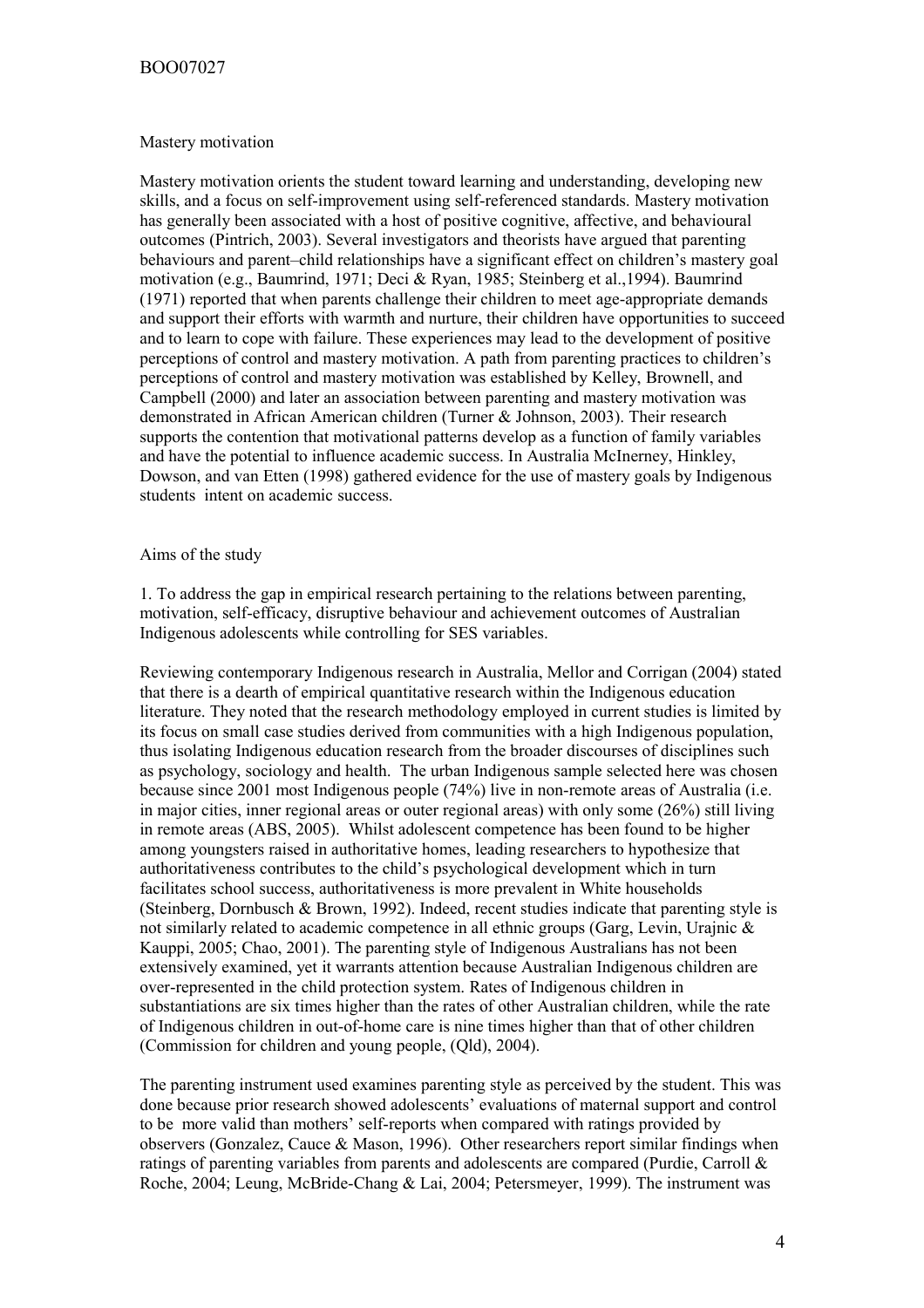examined by an Indigenous academic for appropriateness of use with an urban Indigenous sample (L. Devow, personal communication, Nov  $12<sup>th</sup>$ , 2005).

2. To test a model postulating that parenting is linked to academic achievement through its positive relations with mastery goals and self-efficacy and through its negative links with disruptive behaviour. Since self-efficacy has been shown to predict achievement, the postulated model tests the notion that parenting is linked to mastery motivation which is mediated via self-efficacy to higher achievement.

3. To control for the effect of SES variables (parental education, employment and family structure) on students' academic achievement. This approach is taken because research has shown children from single parent families are at higher risk for socioeconomic disadvantage, disrupted parenting practices, lower academic achievement and for the development of problem behaviours (Knutson, DeGarmo, & Reid, 2004; Astone, & McLanahan, 1991).

# Method

# **Participants**

The sample consisted of 112 Year 8 -10 students from three urban state high schools whose catchments include a lower socioeconomic area of a city in North Queensland, Australia. Parents were sent letters informing them of the study. Self-report questionnaires were administered during a 45 minute class period about two to four weeks after mid-year report cards were sent home. The returned surveys numbered 1127; 112 students identified themselves as Indigenous. Of the 112 students only 103 were used in the analyses because the remaining 9 surveys were missing some sections. The resulting sample represented 81% of the students enrolled in the school present on the day the data were collected. The principal researcher randomly checked 15% of the student responses for accuracy with the participating schools as students supplied their names on the questionnaire.

# Instruments and Measures

- 1. Academic achievement: English and mathematics mid-year grades are recorded as grades following prior researchers' approach (Paulson, Marchant & Rothlisberg, 1998). The grades are coded Very limited (E)"0", Limited (D) "1", Sound (C) "2", High  $(B)$  "3" and Very high  $(A)$  "4".
- 2. Disruptive behaviour: Students reported the number of times they were suspended. These were coded: never (0), once/many times (1).
- 3. Socioeconomic and family structure variables: Paternal and maternal employment were coded as (0) for unemployed and (1) for employed. Paternal and maternal education coded (0) for education up to high school and (1) for graduate level and above for each parent.
- 4. Family structure: living with both biological parents coded (1) any other blended family combination coded (0) following previous researcher's rationale (e.g., Astone & McLanahan, 1991).
- 5. Parenting style: Adolescents' report of parenting was measured using a survey modified from the Parenting Style Questionnaire developed by Lamborn, Mounts,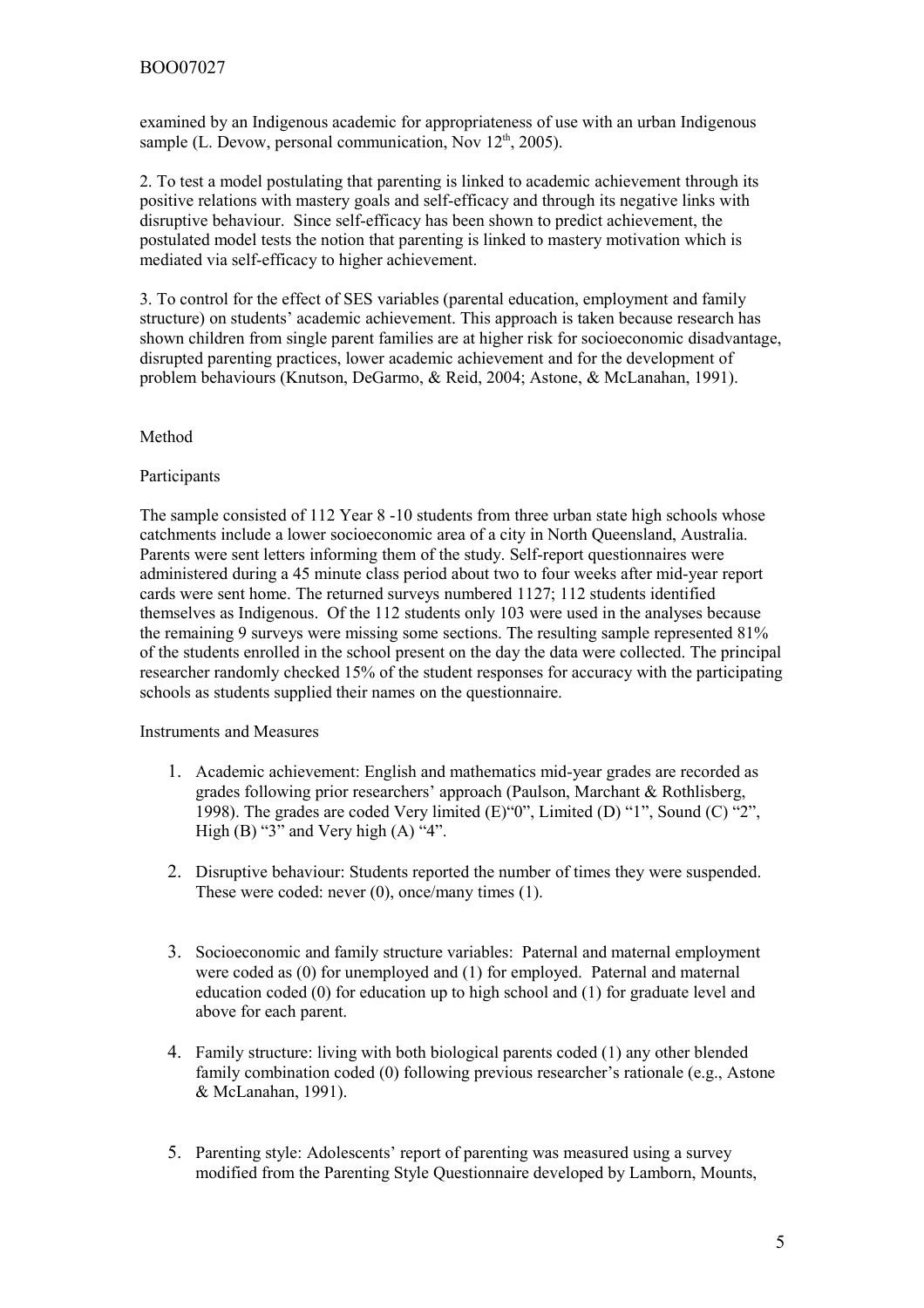Steinberg & Dornbusch (1991). The questionnaire measures the adolescents' perceptions of their parenting along the dimensions of warmth and involvement and strictness/supervision. The warmth and involvement scale measures the extent to which the adolescent perceives his or her parents *or carers* as loving, responsive and involved using 15 items, (5 items for father's warmth and 5 items for mother's warmth, sample item: If I have some kind of problem I can usually count on my father/male guardian to help me out, and 5 items for parental involvement, sample items: My parents spend time just talking with me; When you get a good grade at school how often do your parents/ carers praise you?). Responses for mother and father were added and the score divided by two for intact biological families or stepfamilies, but for single parent families or other single guardian families the raw score for only one parent or carer was used. The strictness/supervision factor assessed perceived parental monitoring and supervision of the adolescent (9 items, sample item: "How much do your parents/caters try to know what you do with your free time?). Due to the nontraditional family settings prevalent in society, students were instructed that items pertaining to their mother and father were to be completed in relation to the parent figures students considered filled such roles for them.

To establish the validity of the questionnaire using an Australian sample, the data obtained from the application of the survey was subjected to a confirmatory factor analysis (CFA) using AMOS 5.0 (Arbuckle, & Wothke, 1999). All estimates were based on the maximum likelihood method. As a result, the parenting style questionnaire was found to consist of three factors, strictness/supervision, involvement and warmth rather than two factors as originally posited by the developers of the instrument (Lamborn et al, 1991). The factor loadings for the individual items of the parenting scales show acceptable to good loading on the target factors. Results of CFA therefore permitted the use of the measuring instrument, however, because it was found to measure three parenting factors, parenting style typology was calculated based on the score on three rather than two factors proposed by the developers Lamborn et al (1991). Thus authoritative parenting was deemed to be experienced by a student when all three parenting dimensions were high, while neglectful parenting was defined by scores on the three parenting dimensions that were low, by trichotomising the sample on the three dimensions using the top third and bottom third of scores to define pure parenting styles, following the procedure of Lamborne et al., (1991). This treatment of the parenting scale ensures that only those students whose scores are situated in the extremes of the scale are considered to be representative of the parenting typologies. It is to be noted at all times that these typologies are not thought of as confirming an absolute, rigid parenting typology but rather a heuristic device to permit a comparison between students whose parental perceptions fall into opposite poles of a continuum. Model fit statistics for the parenting scale based on three factors are acceptable:

- $\chi^2$  / df = 3.96, p < .001, GFI = .944, CFI = .926 and RMSEA = .053.
- 6. Mastery motivation and academic self-efficacy: The Patterns of Adaptive Learning (PALS) Questionnaire (Freeman, Nelson, Kaplan, Kumar, & Middleton, 2000) were employed in this study, as they have been employed and validated in Australian studies . In this study, 2 student sub scales from the PALS questionnaire were used, those measuring mastery goals, (4 items, sample item: It's important to me that I improve my skills this year) and those measuring academic self-efficacy (4 items, sample item: even if the work is hard, I can learn it). The rating was done on a five point Likert type scale. Items on this scale were anchored at  $1 =$  "Not at all true,"  $3 =$ "Somewhat true," and 5 = "Very true." CFA using AMOS 5.0 yielded good fit indices for each of the PALS subscales; academic self-efficacy  $\chi^2$  / df = .367, p<. 693, GFI = .996, CFI = 1.000 and RMSEA = .000; mastery motivation  $\chi^2$  / df = 3.12,  $p \le 0.044$ , GFI = .997, CFI = .997 and RMSEA = .045. The mean scores reported in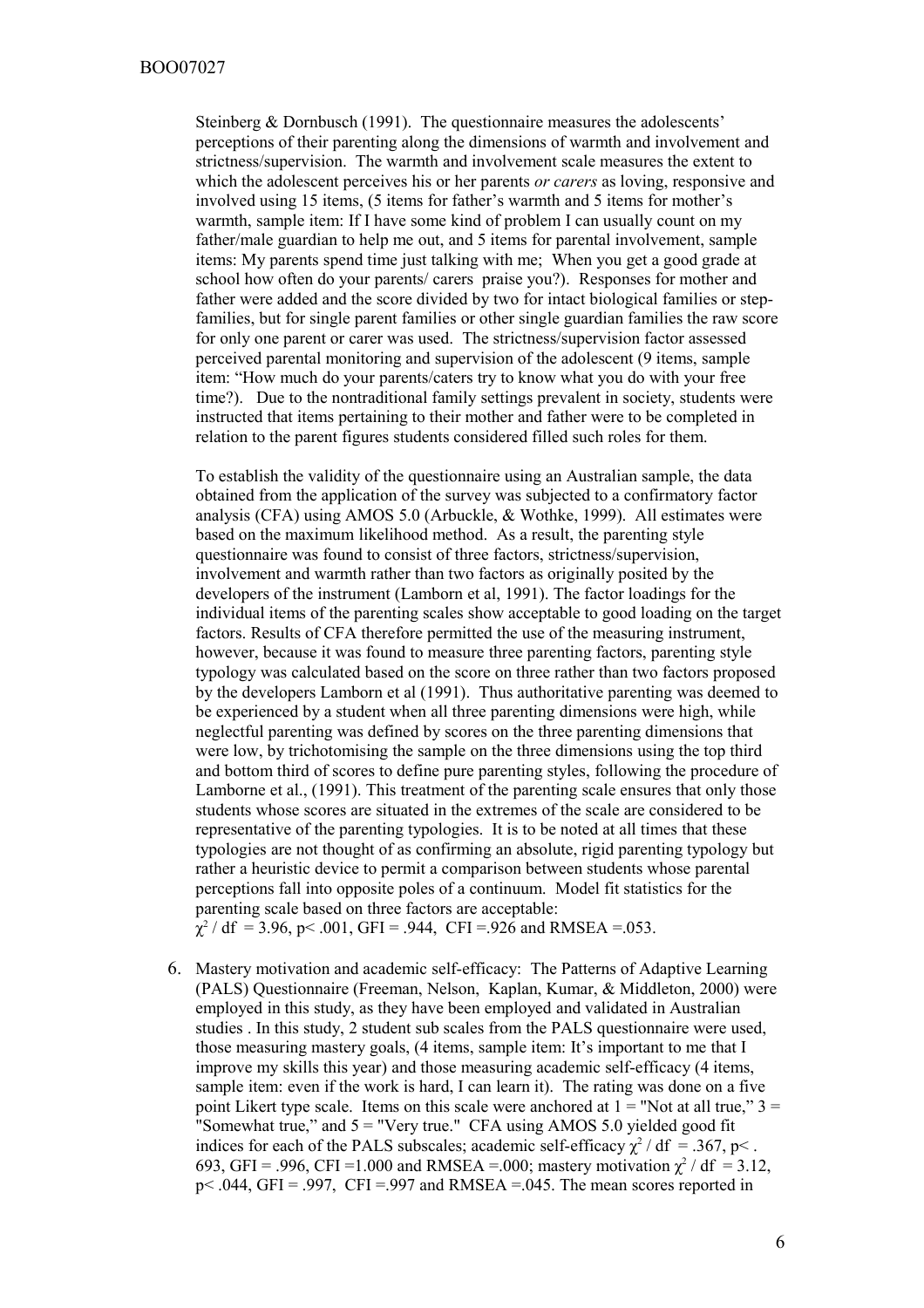# BOO07027

table 1 and 2 were computed by adding the response on each item of the scale and then dividing by the number of items. Therefore a mastery mean of 3.0 for a student indicates that the student's average response for mastery items was represented by "somewhat true".

## Results

The SPSS program was used to perform all statistical procedures; the structural equation path models (SEM) were developed using the AMOS 5.0 program (Arbuckle & Wothke, 1999). SEM helps to overcome the problems associated with the effects of measurement error and correlated measurement error on the outcome variable which attenuate the estimation of relationships between observed variables (Baron &Kenny, 1986; Kline, 1998; Maruyama, 1998). Multiple predictor variables can be simultaneously modelled and their relative contribution to the outcome variable estimated. This results in a more accurate weighting of influences for a particular outcome, not possible with association tests preformed for each predictor variable. Moreover, SEM techniques developed over the last two decades permit the use of dichotomous categorical predictor variables in a model without the need to employ more complicated logistic regression models (Joreskog & Sorbom, 1984; Muthen, 1984). Where data is not continuous, as in the case with suspensions and parental employment, SEM provides a valuable analytical tool by permitting the use of dichotomous variables.

Assumptions of multivariate normality need not apply to the exogenous (measured) variables (Bollen, 1989, pp.126-28). However, lack of multivariate normality usually inflates the chisquare fit statistic such that the possibility of the model being rejected due to Type I error is increased (Kline, 1998). While causality is not confirmed by SEM techniques, since the data used here are not longitudinal, the models shows the relative contribution of each exogenous variable to the outcome variable.

Table 1 provides a summary of student characteristics by parenting style. Comparisons of adolescents from different parenting style groups show that in the neglectful parenting category adolescent achievement, self-efficacy and mastery motivation is lowest while suspensions are high. It must be noted that the number of students reporting authoritative, authoritarian and permissive parenting are very small and as such results within these categories need to be interpreted with caution. "Average" parenting indicates that the reported dimensions of parenting fall within the middle third of the distribution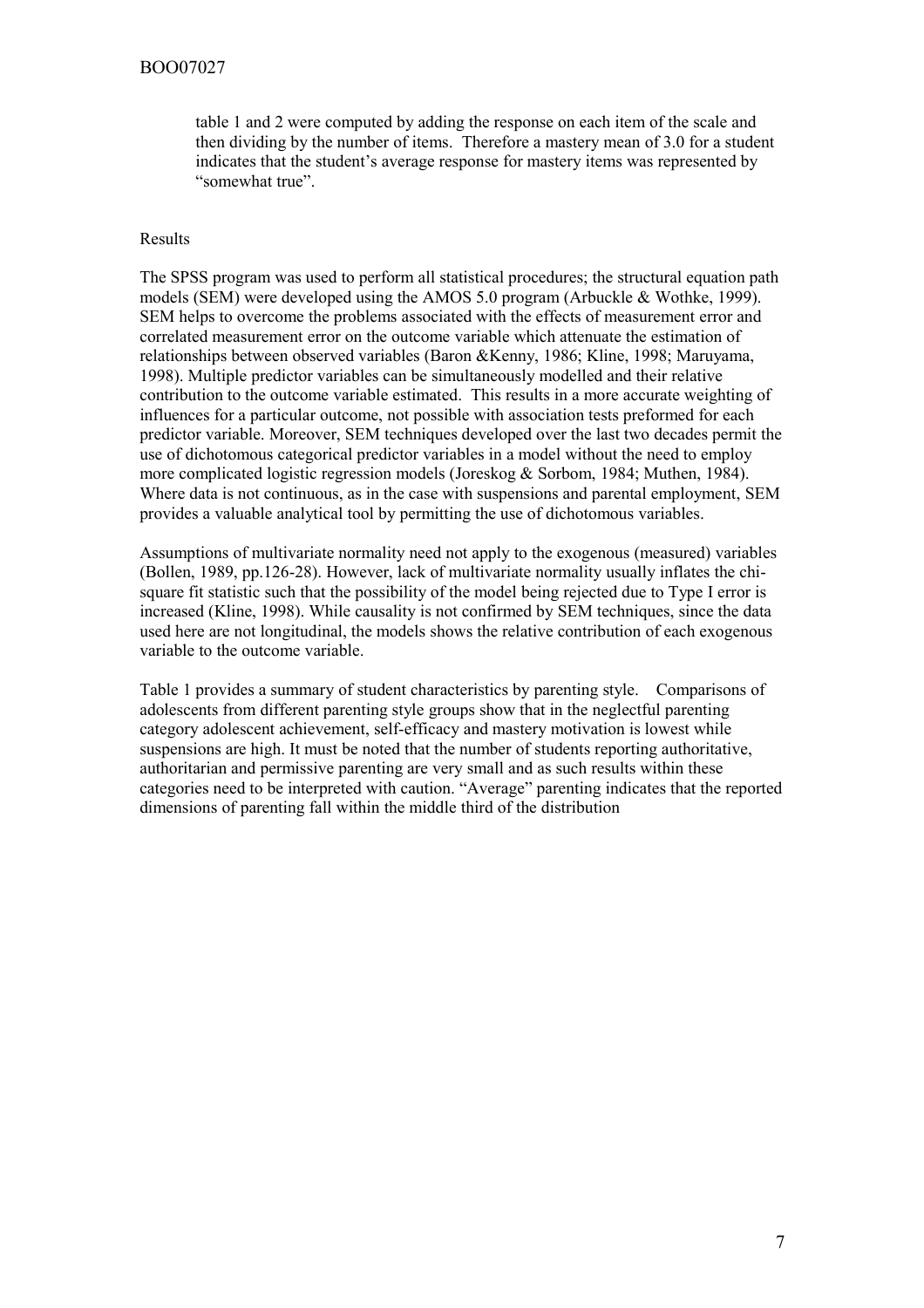# BOO07027

|                           |                         |           |               |                  | Parenting style  |                |                  |                  |                  |                |                  |
|---------------------------|-------------------------|-----------|---------------|------------------|------------------|----------------|------------------|------------------|------------------|----------------|------------------|
|                           |                         | "average" |               | authoritative    |                  | authoritarian  |                  | permissive       |                  | neglectful     |                  |
|                           |                         | Count/    | $\frac{0}{0}$ | Count/           | $\frac{0}{0}$    | Count/         | $\frac{0}{0}$    | Count/           | $\frac{0}{0}$    | Count/         | $\frac{0}{0}$    |
|                           |                         | Mean      |               | Mean             |                  | Mean           |                  | Mean             |                  | Mean           |                  |
| achievement for maths and |                         | 4.02      |               | 4.43             |                  | 5.40           |                  | 3.75             |                  | 3.52           |                  |
| English                   |                         |           |               |                  |                  |                |                  |                  |                  |                |                  |
| self efficacy             |                         | 3.57      |               | 4.10             |                  | 3.12           |                  | 3.95             |                  | 3.02           |                  |
| mastery                   |                         | 3.83      |               | 3.68             |                  | 3.45           |                  | 4.25             |                  | 3.41           |                  |
| suspension                | never                   | 44        | 68.8          | $\overline{7}$   | 100.0            | 5              | 100.0            | $\overline{2}$   | 50.0             | 14             | 60.9             |
|                           | once/many               | 20        | 31.3          | $\boldsymbol{0}$ | $\boldsymbol{0}$ | $\theta$       | $\mathbf{0}$     | $\overline{2}$   | 50.0             | 9              | 39.1             |
|                           | times                   |           |               |                  |                  |                |                  |                  |                  |                |                  |
| father's                  | unemployed              | 19        | 29.7          | $\boldsymbol{0}$ | $\boldsymbol{0}$ | $\overline{2}$ | 40.0             | $\overline{2}$   | 50.0             | 9              | 39.1             |
| employment                |                         |           |               |                  |                  |                |                  |                  |                  |                |                  |
|                           | employed                | 45        | 70.3          | $\overline{7}$   | 100.0            | 3              | 60.0             | $\overline{2}$   | 50.0             | 14             | 60.9             |
| mother's<br>employment    | unemployed              | 22        | 34.4          | 2                | 28.6             | 3              | 60.0             | $\overline{2}$   | 50.0             | 12             | 52.2             |
|                           | employed                | 42        | 65.6          | 5                | 71.4             | 2              | 40.0             | $\overline{2}$   | 50.0             | 11             | 47.8             |
| father's<br>education     | high school<br>educated | 54        | 84.4          | 7                | 100.0            | 5              | 100.0            | 4                | 100.0            | 23             | 100.0            |
|                           | graduate                | 10        | 15.6          | $\boldsymbol{0}$ | $\boldsymbol{0}$ | $\overline{0}$ | $\boldsymbol{0}$ | $\boldsymbol{0}$ | $\boldsymbol{0}$ | $\mathbf{0}$   | $\boldsymbol{0}$ |
| mother's<br>education     | high school<br>educated | 56        | 87.5          | 6                | 85.7             | $\overline{3}$ | 60.0             | 3                | 75.0             | 21             | 91.3             |
|                           | graduate                | 8         | 12.5          | 1                | 14.3             | $\overline{2}$ | 40.0             | 1                | 25.0             | $\overline{2}$ | 8.7              |
| family                    | blended                 | 40        | 62.5          | $\overline{2}$   | 28.6             | 3              | 60.0             | 4                | 100.0            | 13             | 56.5             |
|                           | intact                  | 24        | 37.5          | 5                | 71.4             | $\overline{2}$ | 40.0             | $\boldsymbol{0}$ | $\boldsymbol{0}$ | 10             | 43.5             |
| Total                     |                         | 64        |               | $\overline{7}$   |                  | 5              |                  | 4                |                  | 23             |                  |

Table 1 Adolescent achievement, suspensions, sociodemographic characteristics, mastery and self-efficacy by parenting style.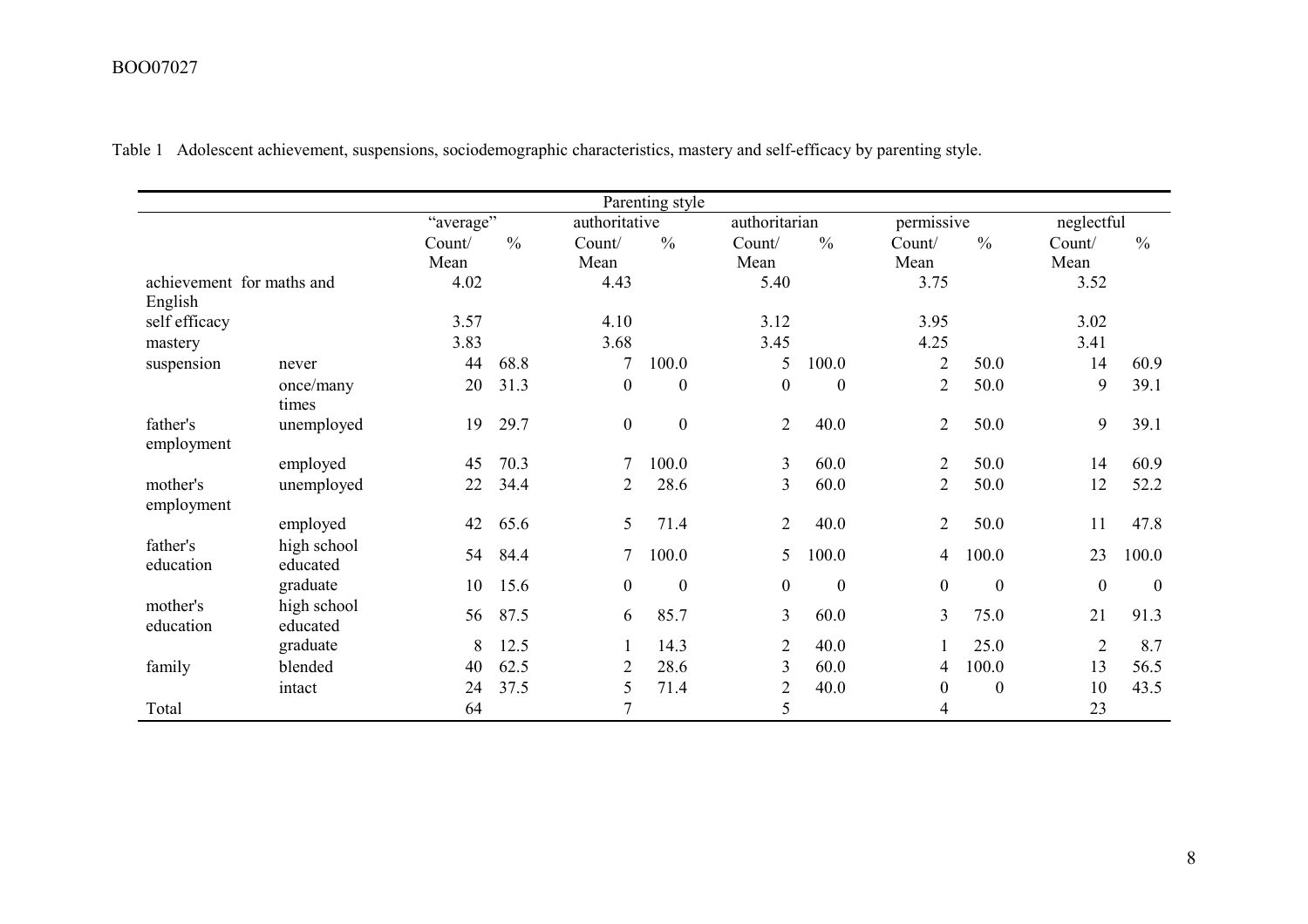As the sample from each parenting style category was too small to detect statistically significant differences between groups, all subsequent path analyses employed the dimensions of parenting to construct a latent variable (indicated by an ellipse) using the whole sample of students  $(n = 103)$  to examine the links between parenting dimensions, moderating variables and outcome variables.

Correlations between parenting dimensions, mastery motivation, self-efficacy and achievement are reported in Table 2. As expected, mastery was highly correlated with selfefficacy which, in turn, was correlated with achievement. Of the three parenting dimensions tested, strictness/supervision was highly correlated to mastery, self-efficacy and achievement, while parental involvement was also correlated to self-efficacy and mastery. Parental warmth was most highly correlated to self-efficacy.

|    |                    |          |              |          | 4            | 5        | 6        | M    | <b>SD</b>  |
|----|--------------------|----------|--------------|----------|--------------|----------|----------|------|------------|
|    | mastery            |          | $.408**$     | .141     | $.303**$     | $.641**$ | $.341**$ | 3.72 | 1 0 5      |
|    | strictness/        | $.408**$ | $\mathbf{1}$ | $.330**$ | $.497**$     | $.439**$ | $.355**$ | .65  | $\cdot$ 12 |
|    | supervision        |          |              |          |              |          |          |      |            |
|    | 3. warmth          | .141     | $.330**$     |          | $.371**$     | $.372**$ | 244*     | .41  | .06        |
|    | 4. involvement     | $.303**$ | $.497**$     | $371**$  | $\mathbf{1}$ | $.440**$ | .131     | .36  | .08        |
| 5. | self efficacy      | $.641**$ | $.439**$     | $.372**$ | $.440**$     |          | $.354**$ | 3.48 | -99        |
| 6. | achievement .341** |          | $.355**$     | $.244*$  | .131         | $.354**$ |          | 39   | 1.8        |
|    |                    |          |              |          |              |          |          |      |            |

Table 2 Correlations, means (M) and standard deviations (SD) of model variables

*\*\* p < .01 \* p < .05*

## Testing the model

The proposed model, a hybrid structural equation model, includes measurement (indicated by rectangles) and structural components (Kline, 1998). The model has four latent variables: perceived parenting, achievement, self-efficacy and mastery motivation. The latent variable achievement has two indicators, mathematics grades and English grades. Exogenous variables including the control variables of family structure, parental education and employment were allowed to co vary. All models were examined using the Amos 5.0 program. Because the chi square fit index is highly sensitive to sample size, overall model fit was also assessed by examining the Comparative Fit Index (CFI; Bentler, 1990) for which values of .90 or greater are considered adequate (Byrne, 2001) and the root-mean-square error of approximation (RMSEA). RMSEA allows the probability of obtaining the same results if a similar sample was taken from the population to be calculated. For example, a RMSEA of .027 would yield a probability of  $(100-2.70)$  97.3%. RMSEA values of  $\le 0.05 - 10$  are considered adequate (Byrne, 2001).

Model analysis followed three steps. First, the postulated model (shown in Figure 1) was tested. The standardized path coefficients for this model are shown in Table 3. The proportion of variance  $(R^2)$  explained by the model for each endogenous variable are 55% for achievement, 16 % for suspensions, 66% for self-efficacy and 28% for mastery.

**Figure 1** Theoretical model of associations between parenting, SES variables, suspensions, mastery, self-efficacy and achievement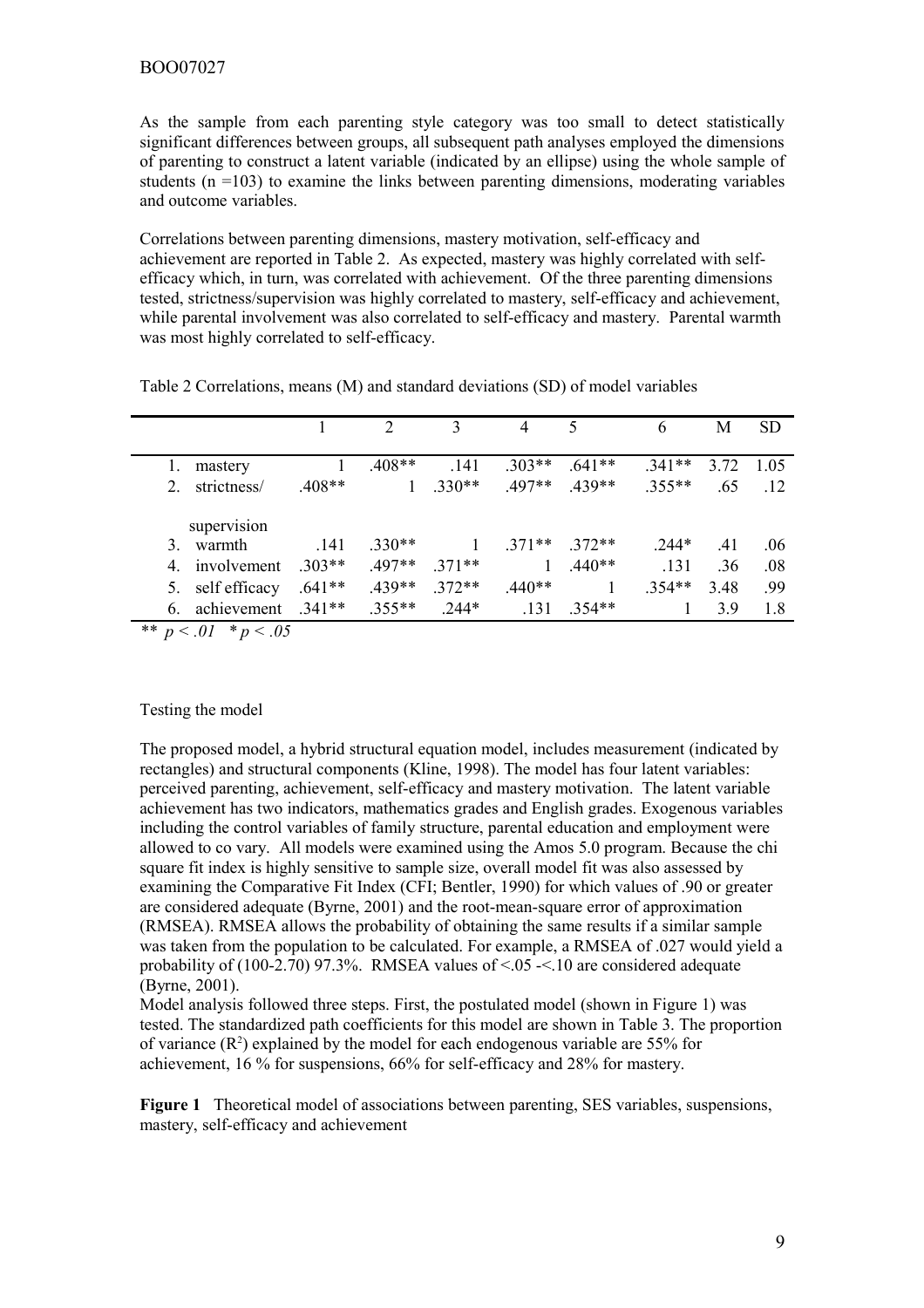

**Table 3** Standardized β coefficients and probability for associations between exogenous and endogenous variables for theoretical model

| Model pathways |                           |                    |         |      |
|----------------|---------------------------|--------------------|---------|------|
| mastery        | <---                      | parenting          | .527    | .001 |
| self efficacy  | $\leftarrow$ ---          | mastery            | .467    | .001 |
| self efficacy  | $\leftarrow$ $\leftarrow$ | parenting          | .462    | .001 |
| achievement    | <----                     | self efficacy      | .303    | .006 |
| suspension     | $\leftarrow$ $\leftarrow$ | parenting          | $-.405$ | .001 |
| achievement    | $\leftarrow$ $\leftarrow$ | family             | .239    | .015 |
| achievement    | $\leftarrow$ $\leftarrow$ | father's education | .148    | .136 |
| achievement    | $\leftarrow$ $\leftarrow$ | mother's education | .099    | .317 |
| achievement    | $\leftarrow$ $\leftarrow$ | father's work      | .085    | .409 |
| achievement    | <----                     | mother's work      | $-.043$ | .665 |
| achievement    | $\lt_{\texttt{---}}$      | suspension         | $-.435$ | .001 |

Second, the non-significant paths were dropped (based on two-tailed tests with alpha level set at .05) and the revised model was re-estimated (Pedhazur, 1997). The logic of dropping the paths is first that the model may be mis-specified if an unimportant path is included, and second the dropping of unimportant paths results in a more parsimonious model. This reestimated model (shown in Figure 2) is called the trimmed model. The fit indices for the full theoretical model (i.e., Step 1) were: RMSEA = .039; CFI = .963, the *p* value for the model chi-square,  $\chi^2(132)$ = 152.86, was .103; and the  $\chi^2$ /df ratio was 1.15.

The trimmed model (i.e., the model that includes only statistically significant paths) is shown in Figure 2.

# **Figure 2** Trimmed theoretical model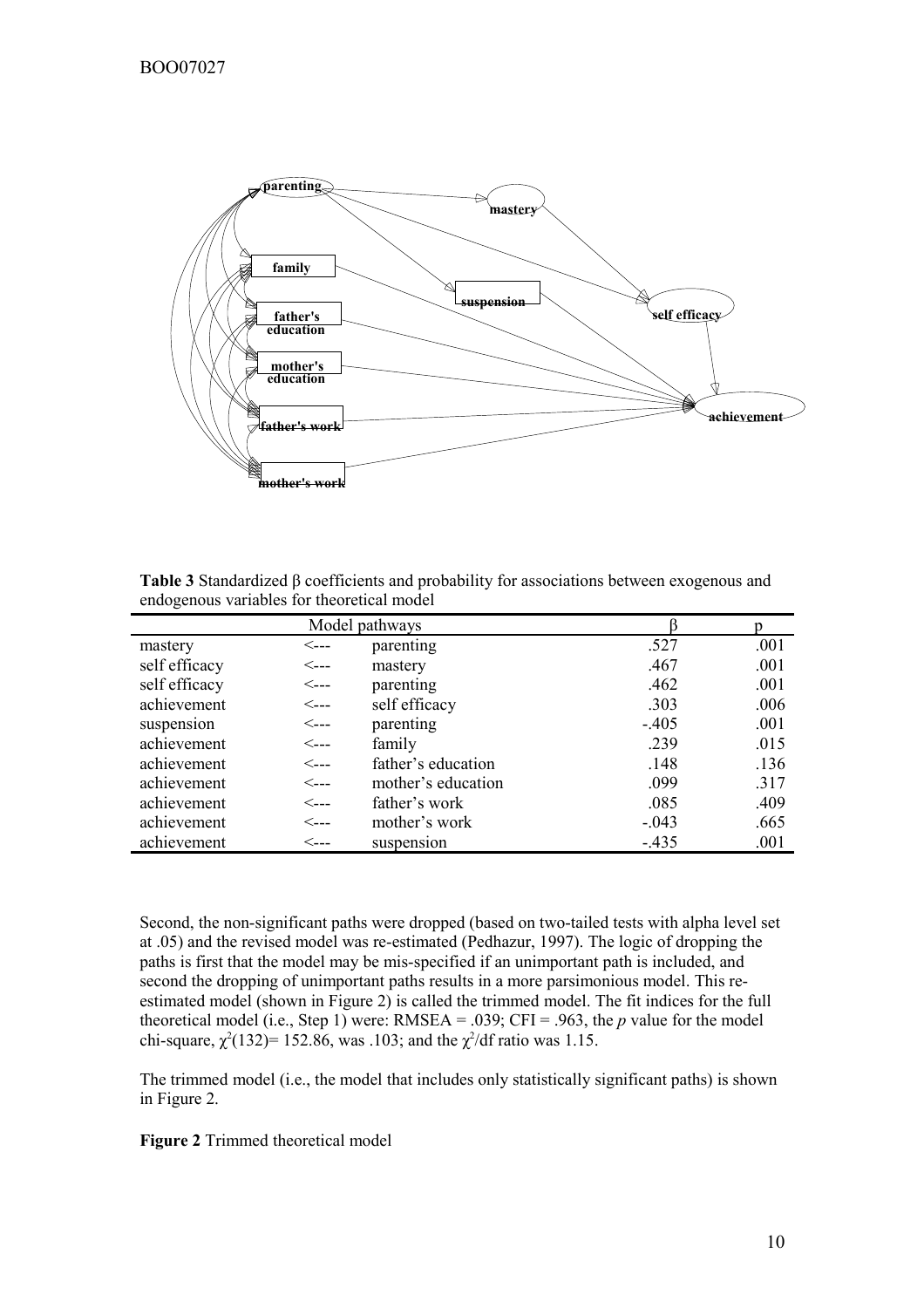

The path between father's education and achievement has a *p* value of .066 and thus was retained in the model because the fit indices with this path retained were slightly better than when it was removed. The standardized path coefficients and the proportion of variance  $(R^2)$ explained for each endogenous variable are provided on the paths of the model. The goodness-of-fit indices for the trimmed model indicate that the fit between the model and the empirical data was good. The RMSEA index was equal to .038, the CFI = .965, the model chi-square statistic,  $\chi^2(135) = 154.41$ ,  $p = 121$ , indicated an adequate fit because the *p* value was greater than .05 (i.e., we failed to reject the null hypothesis that the observed and estimated correlation matrices significantly differ). The  $\chi^2$ /df ratio was equal to 1.14, which is adequate on the basis of Kline's (1998) rule of values of less than 3 being considered adequate. The Akaike Information Criterion (AIC) was used to compare the trimmed model with the original model because this statistic is preferred for comparing nonhierarchical models. The model with the lowest AIC is preferred (Kline, 1998). The AIC for the trimmed model was 264.41, while the AIC for the full theoretical model was 268.86. Third, two rival models were tested. One, omitting the mediating effects of self-efficacy, is shown in Figure 3. However, this model has worse fit indices than the previous models, that is, RMSEA = .060, CFI = .929,  $\chi^2$ (75) = 102.531, p = .019,  $\chi^2$ /df = 1.36 all showing a worse fit to the empirical data. A second alternative model, omitting the direct effects of parenting upon self-efficacy was also tested. Once again, the fit indices indicated that there was worse fit to the data  $(\chi^2/df)$  $= 1.23$ ,  $p = .033$ , CFI = .943 and RMSEA = .048).

**Figure 3** Rival model omitting self-efficacy mediation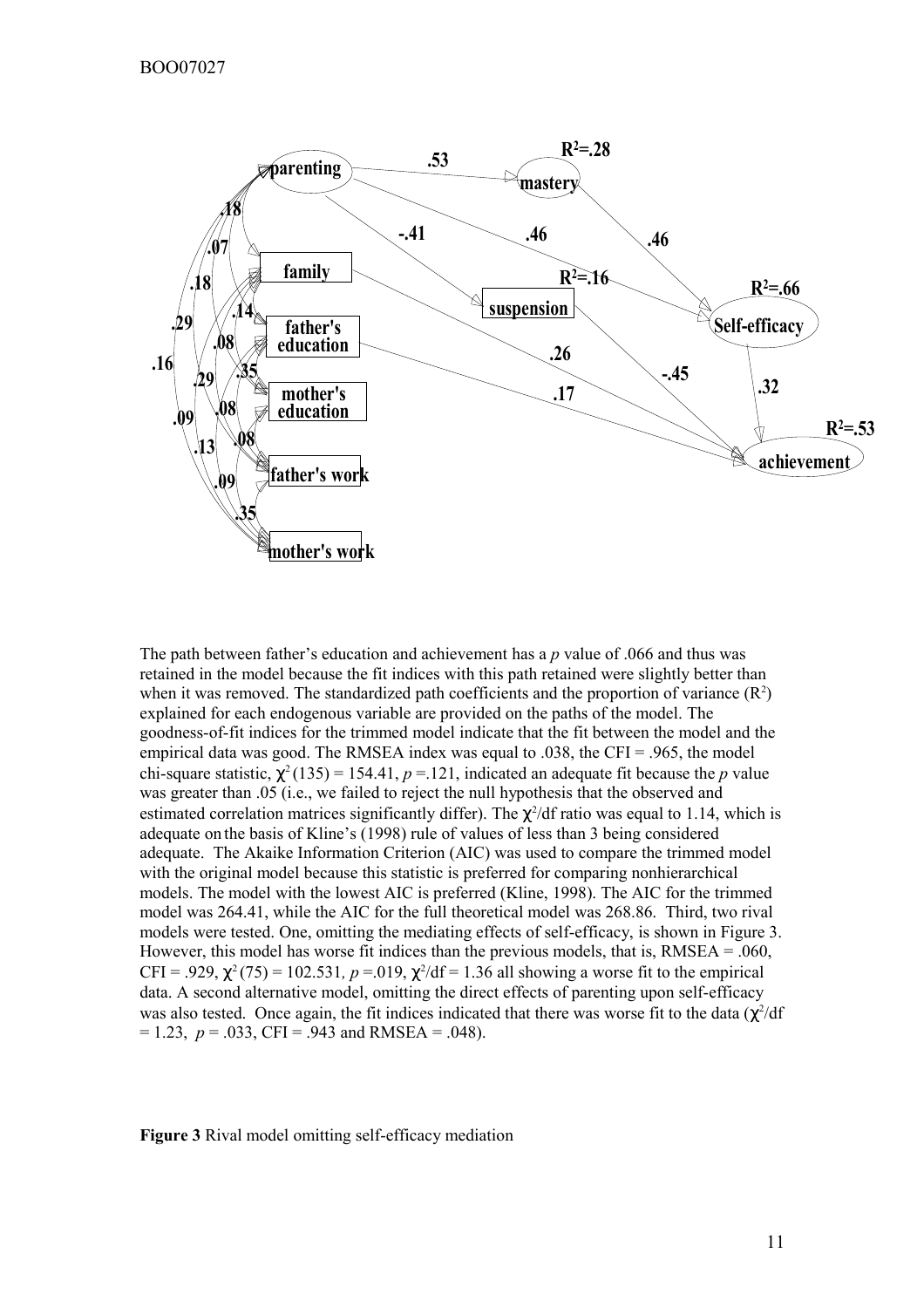

Results suggest that the trimmed theoretical model (Figure 2) is most consistent with the empirical data. It illustrates that higher levels of the three dimensions of parenting, as might be found in authoritative homes, are positively and significantly linked to achievement. This appears to be accomplished indirectly via a positive link to mastery motivation and selfefficacy beliefs and a negative link with disruptive behaviour, with a standardized indirect effect estimate of .41. In the instance where there are low levels of the parenting dimensions, such as may be found in a neglectful context, the moderating link with disruptive behaviour is diminished and the positive association with mastery motivation and self-efficacy becomes less strong.

## Discussion

The present study was concerned with perceived parental behaviours and their relations with achievement outcomes, mastery motivation, self-efficacy beliefs and disruptive behaviour in urban Indigenous Australian adolescents. Whilst it was not possible to test relations between the four parenting typologies and adolescent outcomes due to the small sample size, descriptive data revealed that adolescents perceiving a neglectful parenting style had the lowest achievement, lowest self-efficacy and lowest mastery motivation of all groups. By contrast those students who reported authoritarian parenting had the highest achievement of all groups, while those whose parenting was authoritative reported the next highest achievement. Additionally, both of these groups had the lowest levels of disruptive behaviour reflecting recent findings in the United States (Steinberg, Blatt-Eisengart & Cauffman, 2006). Authoritative parenting could not be linked with significantly enhanced adolescent outcomes for this Indigenous sample; nonetheless, the descriptive data indicates low levels of perceived parenting, such as those experienced within the neglectful category, do not provide the support needed for academic and behavioural resilience. Results are in line with McInerney's (1991) findings for urban Indigenous students.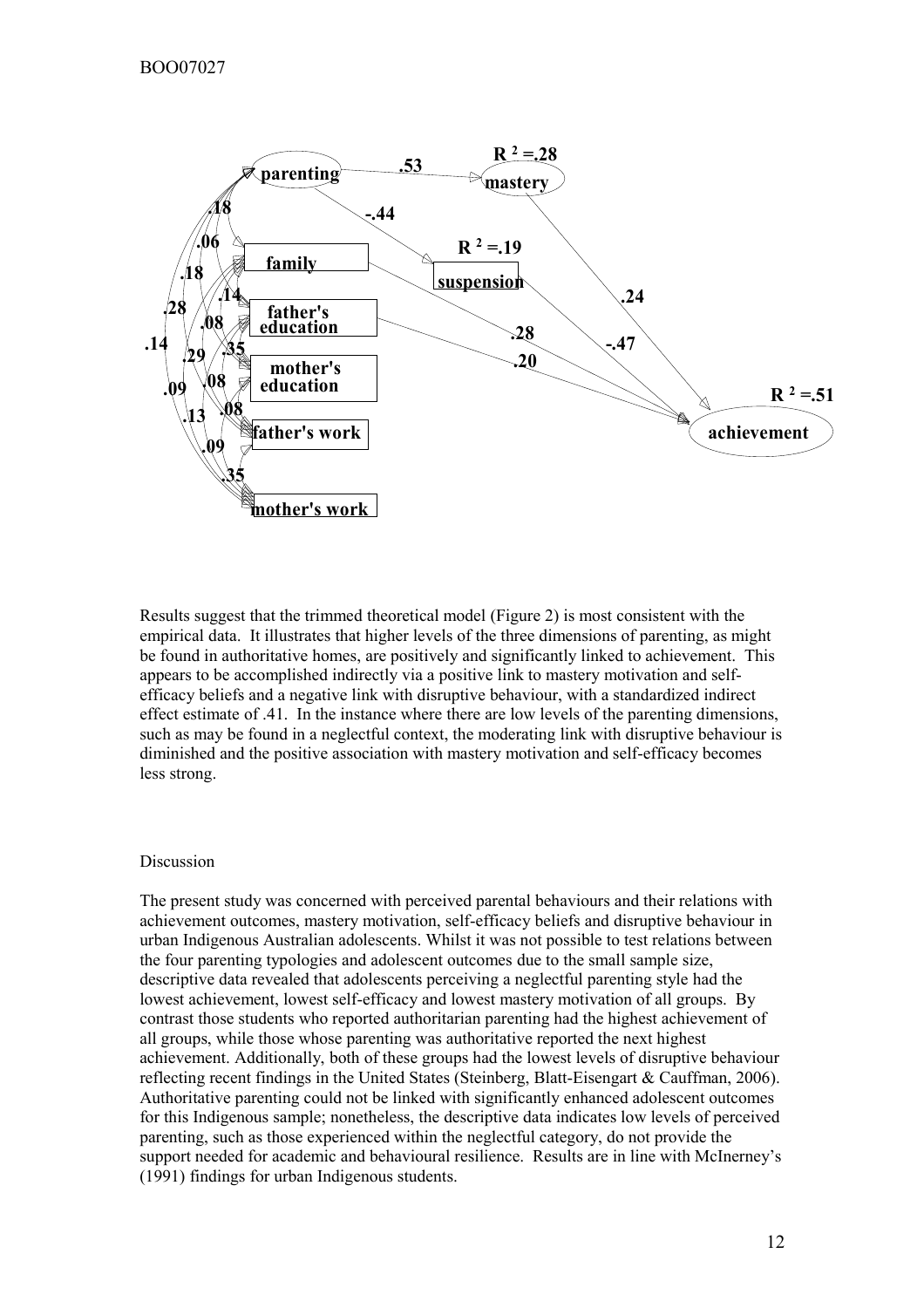In support of the descriptive data, an examination of the structural models demonstrates the significant negative associations between higher levels of strictness/supervision, involvement and warmth upon disruptive behaviour and their positive links with achievement outcomes, even after controlling for SES variables, as was previously found by Christenson et al., (1997) and Eamon (2005) for non-Indigenous students.

Whilst SES variables have been hypothesized to predict adolescent academic achievement, in this sample the links of SES factors, parental education and employment, did not reach significance with the exception of father's education  $(p = .066)$ . An explanation may lie in the uniformly high levels of unemployment and low levels of education reported by this group of participants. Under the neglectful category, even higher percentages of parental unemployment and lower percentages of parental education respectively predict lower achievement and higher suspension. Perhaps these serve to illustrate parental stress caused by SES factors, leading to neglectful parenting perceptions.

By contrast, family structure was significantly linked to achievement validating prior findings (Astone & McLanahan, 1991). This is perhaps not surprising since parenting behaviours have been found to be strained in lower SES contexts (Jackson et al., 2000) and within an intact family there may be more emotional support facilitating more involvement, warmth and monitoring of adolescents. Moreover, as Indigenous children are reported to have a high rate of out of home care and single parent families have been found to have a higher rate of problem behaviours (Commission for children and young people, (Qld), 2004), results positively linking an intact family structure with achievement were anticipated (Knutson, DeGarmo, & Reid, 2004; Astone, & McLanahan, 1991). Notwithstanding these results, the positive associations between parenting behaviours and adolescent outcomes validate prior research (Baumrind, 1991) and provide a clear illustration that parenting approximating an authoritative type acts as a protective factor against problem behaviour and supports academic resilience across different family contexts, including single-parent and stepfamilies.

In regard to disruptive behaviour, negative relations observed between parenting and suspensions validate hypotheses about parental academic socialization strategies. Rule setting, warmth, cognitive stimulation and active involvement, which are associated with increased levels of the parenting dimensions, or authoritative parenting, have been found to protect adolescents from problem behaviour (Baumrind, 1991; Vitaro et al., 2005). Furthermore, this negative link gives credence to the idea that neglectful parenting is less likely to be implicated in a stimulating home environment that includes supervision of homework and involvement with school life. Fewer coping strategies in the face of academic difficulties, less perseverance and engagement with tasks and later learning deficits may be the net result of uninvolved parenting (Leiter & Johnsen, 1994).

Prior findings have been extended by this study, results confirming Turner and Johnson's (2003) conclusions that parenting is linked to academic achievement via mastery motivation and Purdie, Carroll and Roche's (2004) claims that parenting is linked to adolescents' selfefficacy beliefs. It is of interest that parenting was found to be linked indirectly to selfefficacy beliefs presumably, as Pajares (2002) suggests, through parental encouragement of experiences that enhance mastery motivation, such as skill building and interest in school related activities, and directly, possibly through praise and positive feedback on adolescents' academic efforts which in turn raises an adolescent's beliefs in their academic competence. The model accounted for 66% of variance in self-efficacy suggesting that pathways from parenting to self-efficacy are as strong for Indigenous students as non-Indigenous students and support academic resilience.

Limitations of the current study include the relatively small sample making conclusions about the four parenting typologies and their associations not possible. Only trends pertaining to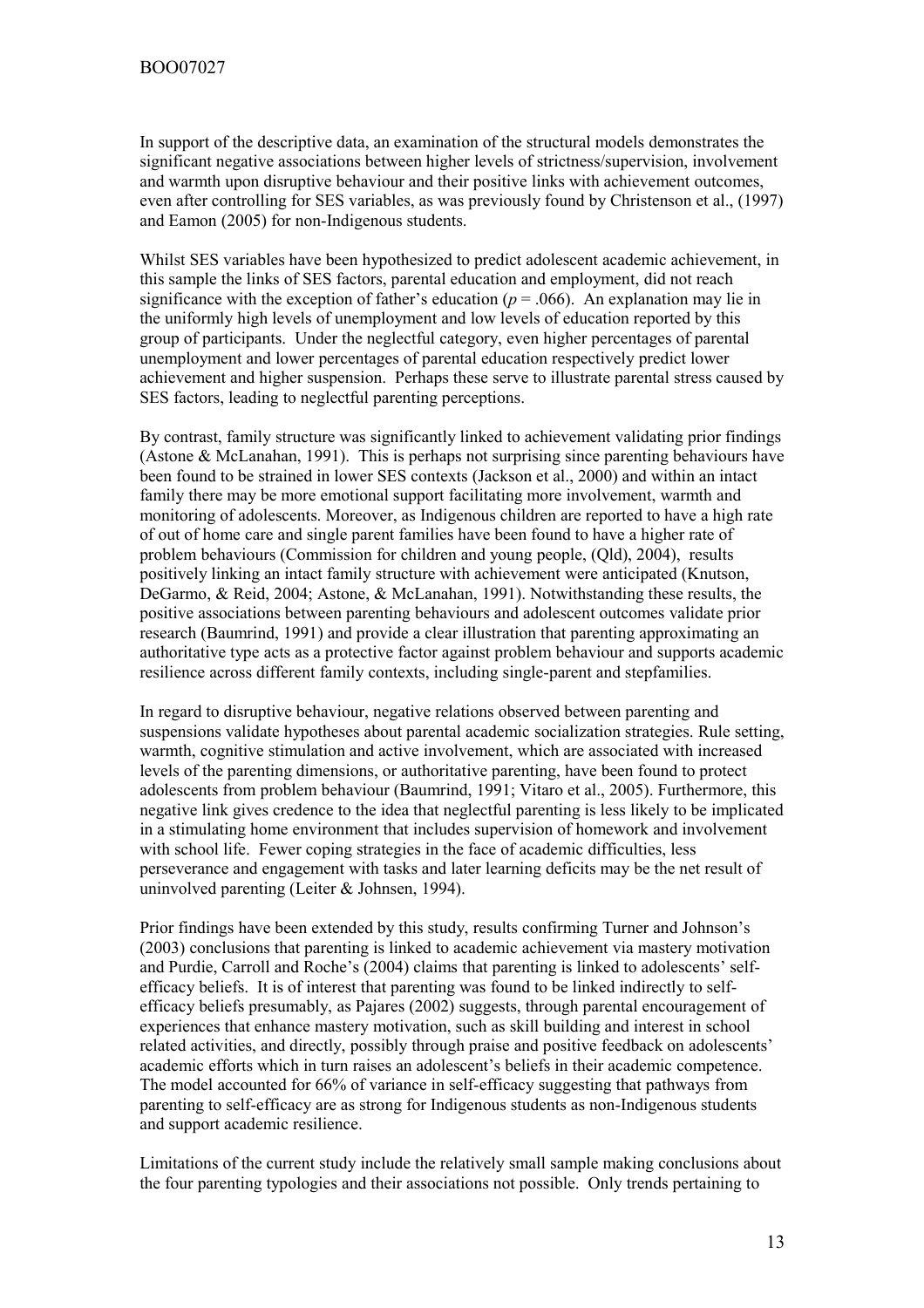authoritative and neglectful parenting were noted. Another limitation may be the lack of information obtained from participating schools in regard to students who might have learning disabilities but were included in the sample. In addition, the use of a self-report questionnaire demands caution in interpretations with respect to parenting reports. The crosssectional nature of the study cannot confirm whether parenting style precedes the outcomes assessed even with the use of SEM techniques. It is possible that adolescent characteristics elicit particular parenting responses which then reinforce student attributes. Studies of longitudinal design are needed to establish the direction of influence that might exist among these factors and the degree of reciprocity that might be present between adolescent characteristics and parental factors.

Cultural factors such as English as a second or third language may have confounded survey interpretations. School factors may also predispose Indigenous students to getting suspended because of cultural dissonance between school and home perspectives. McInerney (1989) reported that Indigenous parents have felt schools have not been sufficiently aware of nor catered for their children's needs and that racism has been a factor in this cultural dissonance. Differences between communication processes within an Indigenous extended family context and the impersonal, often formal communication systems present in large high schools might further prevent some Indigenous students from getting the attention they need because they feel intimidated. A spiral of underachievement, absenteeism and suspensions then results (Indigenous parent, personal communication, June  $20<sup>th</sup>$ , 2007). School factors such as these might be inimical to Indigenous parents' value and support for school.

Confounding cultural factors may also affect the parenting practices of Indigenous families compared to other Australian families. As the present sample was derived from an urban context, this is considered to be less likely because there are less restricted cross-cultural links than might be expected if the sample were situated in a remote rural community. Nonetheless it has to be acknowledged that within collectivist Indigenous culture, family networks result in distinct responsibilities and obligations in relation to raising children, with particular emphases on the roles of grandparents, aunts and uncles (Ralph, 1997). That is not to say caring, instructive parenting cannot be enacted by various members of a family within Indigenous culture. Extended family practices approximating an authoritative style may be illustrated in the quote from Boori (Monty) Pryor (1998): "You get your strength by listening to your elders, your uncles and aunties, your mum and dad" (p.49). In short, Baum rind's (1991) assertion that authoritative parenting is possible across diverse family contexts is not contradicted. In depth, qualitative studies must be conducted to elaborate current findings and establish supportive mechanisms for families. Swan and Raphael (1995) recommend that to overcome the effects of inequities endured by Indigenous people since the arrival of the colonists and improve Indigenous students' educational attainment self-determination must be promoted in the younger generations. Among other things, this requires sensitive parenting and support.

## **Contact details:**

Dr Helen J Boon, School of Education, Western Campus, James Cook University, Townsville, Queensland, 4811, Australia. Telephone: 07 4781 6030, Facsimile: 07 4725 1690, E-mail: [helen.boon@jcu.edu.au](mailto:helen.boon@jcu.edu.au)

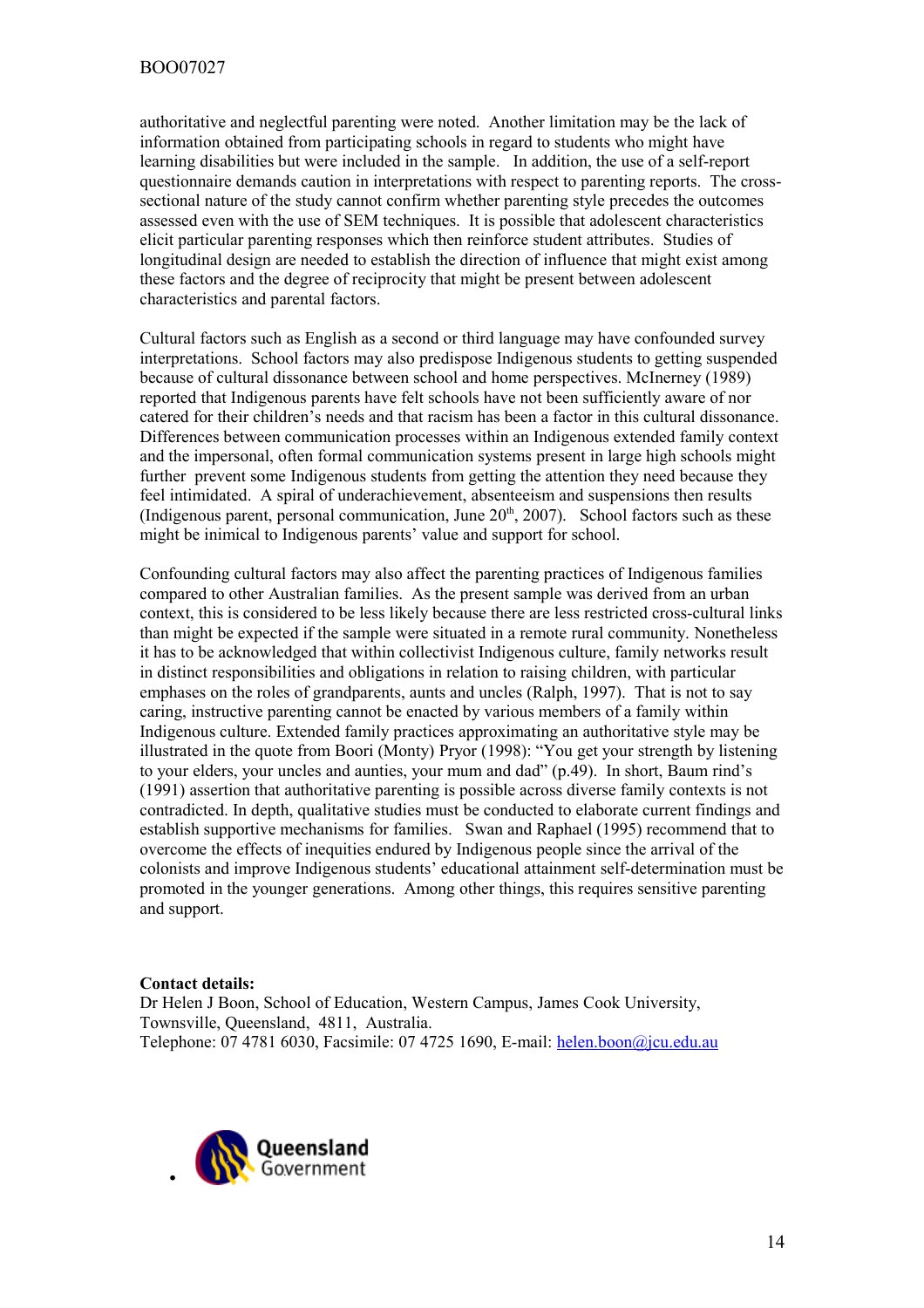• This research is proudly supported by the Queensland Government's Growing the Smart State program and may be used to assist public policy development. The State of Queensland accepts no responsibility for decisions or actions resulting from any information supplied. The views and information contained in the research do not necessarily represent the views or opinions of the Queensland Government and carry no endorsement by the Queensland Government. We would also like to sincerely thank the participating school for their support of the study and the students for their time.

#### **References**

ABS (2005) Australian social trends, Commonwealth of Australia.

- Alexander, K. L., Entwisle, D. R., & Horsey, C. S. (1997). From first grade forward: Early foundations of high school dropout. *Sociology of Education, 70,* 87–107.
- Arbuckle, J. L. & Wothke, W. (1999). Amos 4.0 users' guide. Chicago: SmallWaters.
- Astone, N.M. & McLanahan, S.S. (1991). Family structure, parental practices and high school completion. *American Sociological Review, 56,*309-320.
- AusStats: Australian Bureau of Statistics. (2004). *Education and Training primary and secondary education.* Retrieved 11th September, 2005, from [www.abs.gov.au/ausstats/abs@.nsf/Lookup/NT0001794A](http://www.abs.gov.au/ausstats/abs@.nsf/Lookup/NT0001794A)
- Bandura, A. (1996). Multifaceted scale of mechanisms of moral disengagement. Unpublished test, Stanford University, Stanford, CA.
- Bandura, A. (1986). *Social foundations of thought and action: A social-cognitive theory.* Englewood Cliffs, NJ: Prentice- Hall.
- Bandura, A, & Locke, E. A. (2003) Negative self-efficacy and goal effects revisited. *Journal of applied psychology, 88,* (1), 87-99.
- Baron, R.M. & Kenny, D.A. (1986). The moderator- mediator variable distinction in social psychological research: conceptual, strategic, and statistical considerations. *Journal of personality and social psychology, 51*, (6), 1173-1182.
- Borg, M. (2001) Between and within domain relations of academic motivation among middle and high school students: self-efficacy, task-value, and achievement goals. *Journal of Educational Psychology, 93, (1),* 23-34.
- Batten, M., & Russell, J. (1995). Students at Risk: A Review of Australian Literature, 1980-1994. Australia; Victoria: Australian Council for Educational Research Ltd., 19 Prospect Hill Road, Camberwell, Melbourne, Victoria, 3124 Australia.
- Battin-Pearson, S., Newcomb, M.D., Abbott, R.D., Hill, K.G., Catalano, R.F. & Hawkins, J.D. (2000) Predictors of early high school dropout: A test of five theories. *Journal of educational psychology, 92 (*3), 568-582.
- Baumrind, D. (1971). Current patterns of parental authority. *Developmental Psychology Monographs, 4*(1, Pt. 2).
- Baumrind, D. (1991). Effective parenting during the early adolescent transition. In P. A. Cowan  $\&$ E. M. Hetherington (Eds.), *Family transitions* (pp. 111–164). Hillsdale, NJ: Erlbaum.
- Bentler, P. M. (1990). Comparative fit indexes in structural models. Psychological Bulletin, 107, 238-246.
- Bollen, K.A. (1989). *Structural equations with latent variables.* New York: Wiley.
- Bouffard, T., Bouchard, M., Goulet, G., Denoncourt, I & Couture, N. (2005). Influence of achievement goals and self-efficacy on students' self-regulation and performance. International journal of psychology,40, (6), 373-384.
- Bradley, G. (1992). Increasing student retention*. Youth Studies Australia,* 11(2), 37-42.
- Brody, G. K., & Flor, D. L. (1998). Maternal resources, parenting practices, and child competence in rural, single-parent African American families. *Child Development, 69,* 803–816.
- Byrne, B. (2001). *Structural equation modelling with AMOS*. Mahwah, NJ: Lawrence Erlbaum Associates.
- Casanova, P.F., Cruz Garcia-Linares, M., de la Torre,M.J., & de la Villa Caprio, M. (2005) Influence of family and sociodemographic variables on students with low academic achievement. *Educational psychology, 25,* (4), 423-435.
- Chao, R. (2001). Extending research on the consequences of parenting style for Chinese Americans and European Americans. *Child development, 72,* (6), 1832-1843.
- Chen, E. & Berdan, L.E. (2006) Socioeconomic status and patterns of parental adolescent interactions. *Journal of research on adolescence, 16, (1),* 19-27.
- Christenson, S.L., Hurley, C.M., Sheridan ,S.M., & Fenstermachor, K. (1997). Parents and school psychologists perspectives on parent involvement activities. *School psychology review, 26*, 111-130.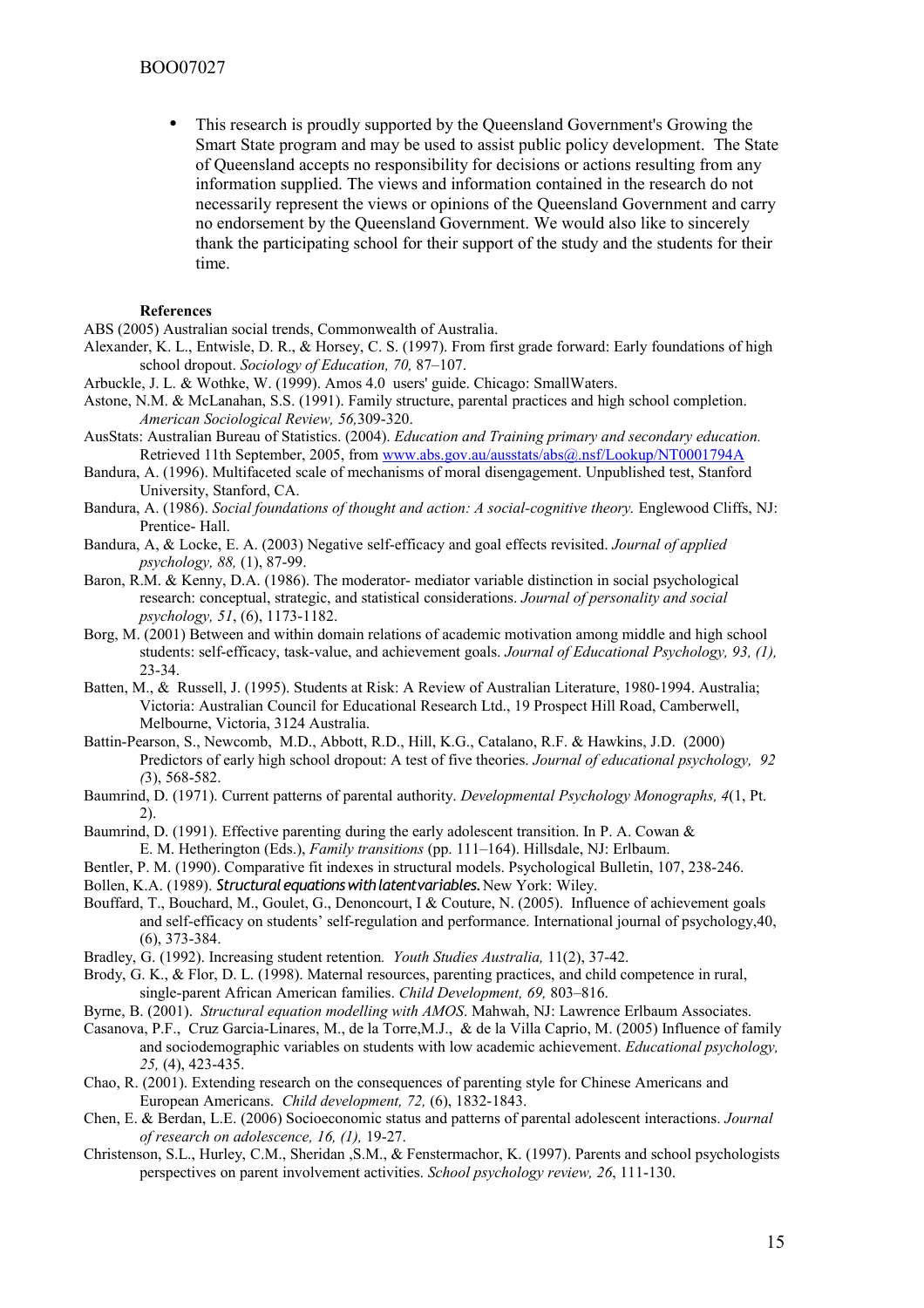- Commissioner for Children and Young People, N. Q. (2004). *A head start for Australia: an early years' framework*: Crown of the State of NSW and the State of Queensland.
- Conger, R. D., Conger, K. J., Elder, G. H., Jr., Lorenz, F. O., Simons,R. L., and Whitbeck, L. B. (1993). Family economic stress and adjustment of early adolescent girls. *Developmental Psychology*. 29, 206–219.
- Day, A. (1994). Looking toward high school: Aboriginal students and parents make choices. In S. Harris, & M. Malin (Eds.), *Aboriginal kids in urban classrooms* (pp. 101 – 116). Wentworth Falls, NSW: Social Science Press.
- Deci, E. L., & Ryan, R. M. (1985). *Intrinsic motivation and self-determination in human behaviour*. New
- Duncan, G.J., & Brooks-Gunn, J. (1997) Consequences of growing up poor. New York: Russell Sage
- Duncan G.J., Brooks-Gunn J, & Klebanov PK. (1994).Economic deprivation and early childhood development. *Child Development, 65*, 296–319.
- Eamon, M. (2005) Social-demographic, school, neighborhood, and parenting influences on the academic achievement of Latino young adolescents. *Journal of youth and adolescence, 34,* (2), 163-174.
- Eamon, M. (2002). Effects of poverty on mathematics and reading achievement of young adolescents. *J. Early Adolescence.* 22: 49–74.
- Eckenrode J, Laird M, Doris J. 1993. School performance and disciplinary problems among abused and neglected children. *Developmental Psychology, 29,*53–62.
- Ensminger, M. E., Lamkin, R. P., & Jacobson, N. (1996). School leaving: A longitudinal perspective including neighborhood effects. *Child Development, 67,* 2400–2416.
- Freeman, K. E., Nelson, J., Kaplan, A., Kumar, R. & Middleton, M.(2000). *Patterns of adaptive learning survey (PALS).* Ann Arbor, MI: University of Michigan.
- Friedman, R.J & Chase- Landsdale, P.L. (2002) Chronic adversities. In: M. Rutter and E. Taylor (Eds) Child and adolescent psychiatry.  $4<sup>th</sup>$  edition (261-276) London: Blackwell.
- Garg, R., Levin,E., Urajnik, D., &l Kauppi, C.(2005) Parenting style and academic achievement for East Indian and Canadian adolescents *Journal of Comparative Family Studies* 36. (4 ), 653-662.
- Gonzalez, N. A., Cauce, A. M., & Mason, C. A. (1996). Inter-observer agreement in the assessment of parental behaviour and parent-adolescent conflict: African American mothers, daughters, and independent observers. *Child Development, 67,* 1483– 1498.
- Guo, G., & Harris, K. M. (2000). The mechanisms mediating the effects of poverty on children's intellectual development. *Demography* 37: 431–447.
- Gutman, L. M., & Eccles, J. S. (1999). Financial strain, parenting behaviours, and adolescents' achievement: Testing model equivalence between African American and European American single- and two-parent families. *Child Development,* 70: 1464–1476.
- Hinshaw, S. P. (1992). Externalizing behaviour problems and academic underachievement in childhood and adolescence: Causal relationships and underlying mechanisms. *Psychological Bulletin. 111,* 127-155.
- Jackson, A. P., Brooks-Gunn, J., Huang, C., & Glassman, M. (2000). Single mothers in low-wage jobs: Financial strain, parenting, and preschooler's outcomes. *Child Development, 71,* 1409–1423.
- Jacobs, N. & Harvey, D. (2005) Do parents make a difference to children's academic achievement? Differences between parents of higher and lower achieving students. *Educational studies, 31*, (4), 431-448.
- Jimerson, S., Egeland, B., Sroufe, L. A. & Carlson, B. (2000) A Prospective Longitudinal Study of High School Dropouts Examining Multiple Predictors Across Development. *Journal of school psychology, 38*, (6) 525-549.
- Joreskog, K.G., & Sorbom, D. (1984). *LISREL VI: analysis of linear structural relationships by themethod of maximum likelihood(3rd Ed).* Mooresvile, IN :Scientific software.
- Kelley, S. A., Brownell, C. A., & Campbell, S. B. (2000). Mastery motivation and self-evaluative affect in toddlers: Longitudinal relations with maternal behaviour. *Child Development, 71,* 1061–1071.
- Kendall-Tackett K.A, & Eckenrode J. (1996). The effects of neglect on academic achievement and disciplinary problems: A developmental perspective. *Child Abuse and Neglect, 20,* 161–169.
- Klebavov, P.K., Brooks-Gunn, J., & Duncan, G.J. (1994) Does neighborhood and family poverty affect mother's parenting, mental health and social support? *Journal of marriage and the family* , 56, 441-455.
- Kline, R. B. (1998). *Principles and practice of structural equation modelling.* New York: Guilford Press.
- Knutson, J.F., DeGarmo, D. S., & Reid, J. B.(2004) Social Disadvantage and Neglectful Parenting as Precursors to the Development of Antisocial and Aggressive Child Behaviour: Testing a Theoretical Model. *Aggressive behaviour, 30,* 187-205.
- Leiter, J. & Johnsen, M.C. (1994). Child maltreatment and school performance. *American journal of education, 102*, 154-189.
- Leung, C.Y-W, McBride-Chang, C., & Lai, B., P-Y. (2004). Relations among maternal parenting style, academic competence and life satisfaction in Chinese early adolescents. *Journal of early adolescence, 24,* (2), 113-143.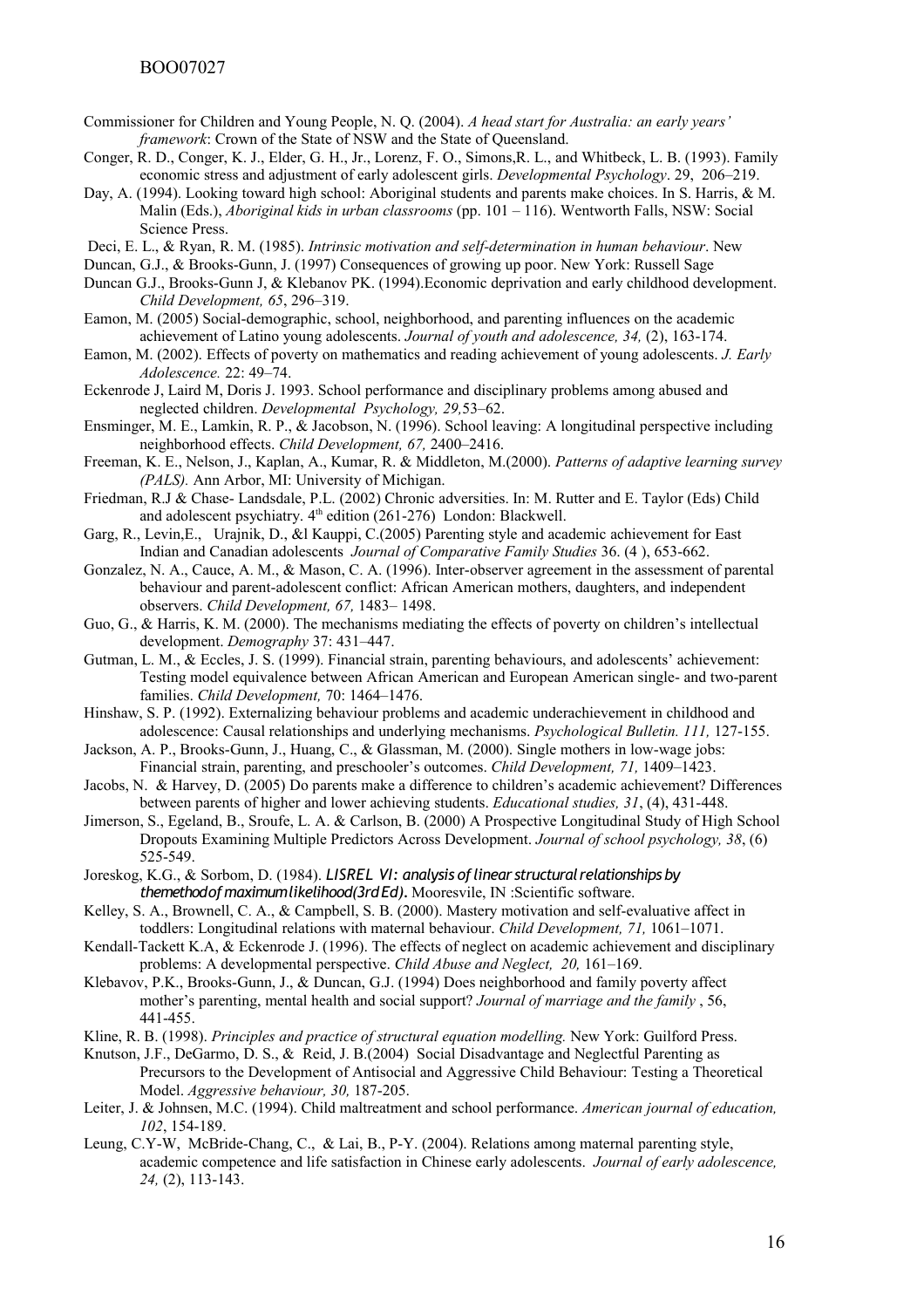- Maccoby, E., & Martin, J. (1983). Socialization in the context of the family: Parent-child interaction. In E. M. Hetherington (Ed.), P. H. Musen (series Ed.), Handbook of child psychology: Socialization, personality, and social development, Vol. 4 (pp. 1–101). New York: Wiley.
- McDonald, H. (2006) Learning Indigenous students: research stories of exemplary teachers. Paper presented at the AARE 2006 annual conference, Adelaide.
- McInerney, D. M. (1989) Urban Aboriginal parents' views on education: a comparative analysis. *Journal of intercultural studies, 10*, 43-65.
- McInerney, D. M. (1991) Key determinants of motivation of non-traditional Aboriginal students in school settings: recommendations for educational change. *Australian journal of education, 35,* (2), 154-174.
- McInerney, D. M., Hinkley, J., Dowson, M. & Van Etten, S. (1998) Aboriginal, Anglo, and Immigrant Australian Students' motivational beliefs about personal academic success: are there cultural differences?" *Journal of Educational Psychology, 90,* 621-629
- McLoyd , V.C.( 1998). Socioeconomic disadvantage and child development. *American Psychologist 53,* 185– 204
- McLoyd, V. C. (1990). The impact of economic hardship on black families and children: Psychological distress, parenting, and socio-emotional development. *Child Development, 61,* 311–346.
- Mellor, S. & Corrigan, M. (2004) The case for change: a review of contemporary research on Indigenous education outcomes. Victoria: ACER.
- McMillan, J. M. & Marks, G. N. (2003). School leavers in Australia: Profiles and Pathways. LSAY Research Report NO 31, Victoria: ACER.
- Maruyama, G.M. (1998). *Basics of structural equation modelling*. Thousand Oaks, CA: Sage.
- Muthen, B.O. (1984). A general structural equation model with dichotomous, ordered categorical and continuous latent indicators. *Psychometrika, 49,* 115-132.
- Newcomb, M. D., Abbott, R. D., Catalano, R. F., Hawkins, J. D., Battin-Pearson, S., & Hill, K. (2002). Mediational and deviance theories of late high school failure: Process roles of structural strains, academic competence, and general versus specific problem behaviour. *Journal of Counseling Psychology, 49,* 172–186.
- O'Neil, R., Welsh, M., Parke, R. D., Wang, S., & Strand, C. (1997). A longitudinal assessment of the academic correlates of early peer acceptance and rejection. *Journal of Clinical Child Psychology, 26,* 290–303.
- Pajares, F. (2002). *Self-efficacy beliefs in academic contexts: An outline*. Retrieved 04/08/04, from [http://www.emory.edu/EDUCATION/mfp/efftalk.html.](http://www.emory.edu/EDUCATION/mfp/efftalk.html)
- Pajares, F., & Kranzler, J. (1995). Self-efficacy beliefs and general mental ability in mathematical problemsolving. *Contemporary Educational Psychology, 20*, 426-443.
- Paulson, S. E., Marchant, G. J., & Rothlisberg, B. A. (1998). Early adolescents perceptions of patterns of parenting, teaching and school atmosphere: implications for achievement. *Journal of early adolescence, 18,* (1), 5-26.
- Pedhazur, E. J. (1997). *Multiple regression in behavioural research: Explanation and prediction*. Fort Worth, TX: Harcourt Brace.
- Petersmeyer, C. (1999). Adolescent risk behaviour as related to parenting styles. Dissertation Abstracts International, 59(11-A), 4058, University Micro.lms International, USA.
- Pintrich, P.R. (2003) A motivational science perspective on the role of student motivation in learning and teaching contexts. *Journal of educational psychology, 95,* (4), 667-686.
- Pryor, M. (1998) *Maybe tomorrow.* Penguin books: Australia.
- Purdie, N., Carroll, A., & Roche, L. (2004). Parenting and adolescent self-regulation. *Journal of Adolescence, 27*, 663–676.
- Ralph, S. (1997) Working with Aboriginal families. *Family matters, 46*, Autumn, 46-50.
- Rothman, S. (2004). Staying longer at school and absenteeism: evidence from Australian research and the longitudinal surveys of Australian youth. *International Education Journal, 5*, (1), 113-123.
- Rumberger, R. W. (1995). Dropping out of middle school: A multilevel analysis of students and schools. *American Educational Research Journal, 32,* 583–625.
- Schunk, D. H. (1982a). Effects of effort attributional feedback on children's perceived self-efficacy and achievement. *Journal of Educational Psychology, 74*, 548-556.
- Schunk, D. H. (1982b). Verbal self-regulation as a facilitator of children's achievement and self-efficacy. *Human Learning, 1*, 265-277
- Schunk, D. H. (1983a). Developing children's self-efficacy and skills: The roles of social comparative information and goal setting. *Contemporary Educational Psychology, 8,* 76-86
- Schunk, D. H. (1983b). Reward contingencies and the development of children's skills and self-efficacy. *Journal of Educational Psychology, 75*, 511-518.
- Schunk, D. H. (1984a). Self-efficacy perspective on achievement behaviour. *Educational Psychologist, 19*, 48-58.